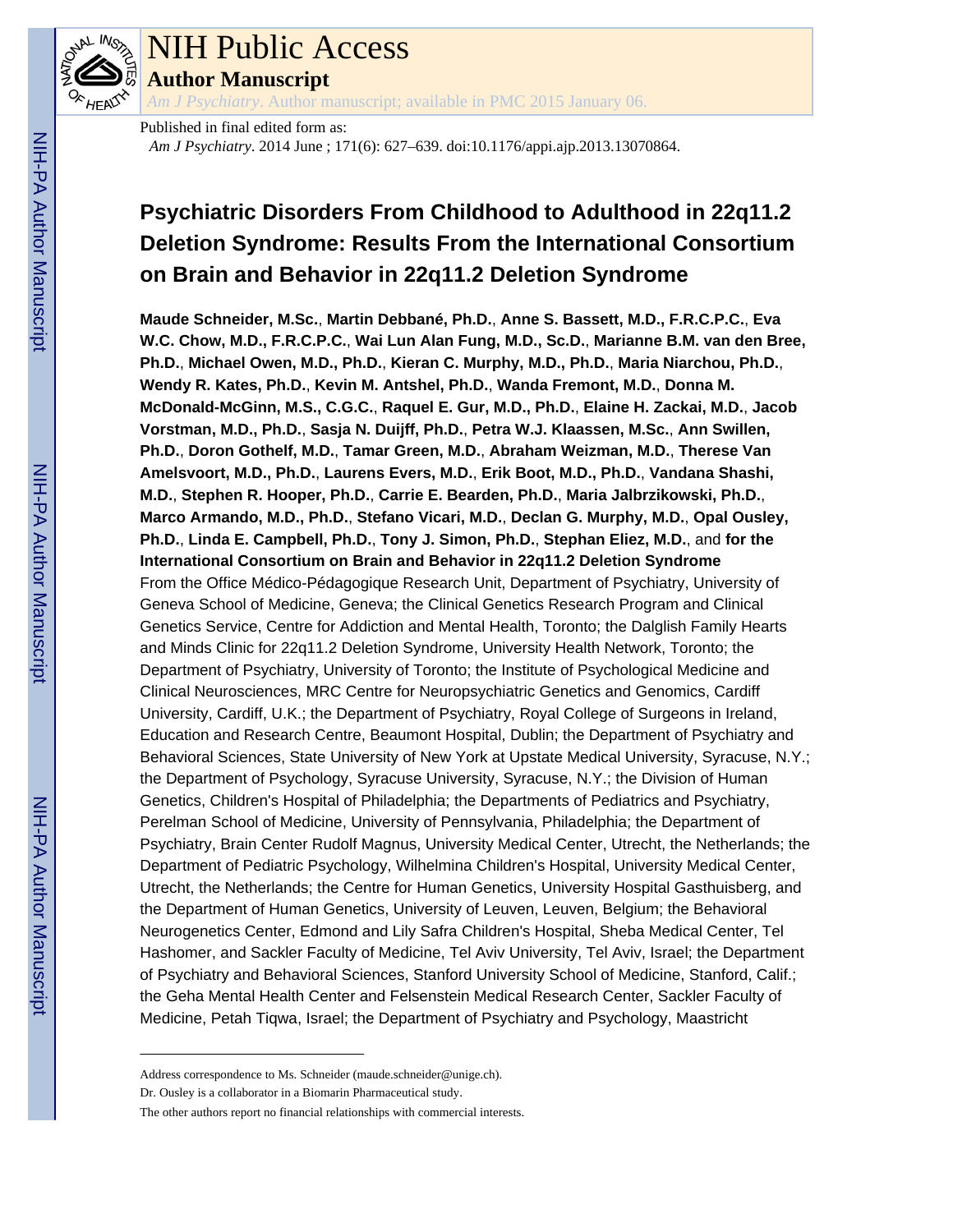University, Maastricht, the Netherlands; the Koraalgroup, Heel, the Netherlands; Ipse de Bruggen, Centre for People with Intellectual Disability, Zwammerdam, the Netherlands; the Department of Pediatrics, Division of Medical Genetics, Duke University Medical Center, Durham, N.C.; the Department of Psychiatry, University of North Carolina School of Medicine, Chapel Hill, N.C.; the Semel Institute for Neuroscience and Human Behavior and the Department of Psychology, University of California, Los Angeles; the Child Neuropsychiatry Unit, Department of Neuroscience, Bambino Gesù Children's Hospital, Rome; the Sackler Institute for Translational Neurodevelopment, Institute of Psychiatry, King's College London; the Department of Psychiatry and Behavioral Sciences, Emory University School of Medicine, Atlanta; the School of Psychology, University of Newcastle, Newcastle, Australia; the MIND Institute and Department of Psychiatry, University of California, Davis

#### **Abstract**

**Objective—**Chromosome 22q11.2 deletion syndrome is a neurogenetic disorder associated with high rates of schizophrenia and other psychiatric conditions. The authors report what is to their knowledge the first large-scale collaborative study of rates and sex distributions of psychiatric disorders from childhood to adulthood in 22q11.2 deletion syndrome. The associations among psychopathology, intellect, and functioning were examined in a subgroup of participants.

**Method—**The 1,402 participants with 22q11.2 deletion syndrome, ages 6–68 years, were assessed for psychiatric disorders with validated diagnostic instruments. Data on intelligence and adaptive functioning were available for 183 participants ages 6 to 24 years.

**Results—**Attention deficit hyperactivity disorder (ADHD) was the most frequent disorder in children (37.10%) and was overrepresented in males. Anxiety disorders were more prevalent than mood disorders at all ages, but especially in children and adolescents. Anxiety and unipolar mood disorders were overrepresented in females. Psychotic disorders were present in 41% of adults over age 25. Males did not predominate in psychotic or autism spectrum disorders. Hierarchical regressions in the subgroup revealed that daily living skills were predicted by the presence of anxiety disorders. Psychopathology was not associated with communication or socialization skills.

**Conclusions—**To the authors' knowledge, this is the largest study of psychiatric morbidity in 22q11.2 deletion syndrome. It validates previous findings that this condition is one of the strongest risk factors for psychosis. Anxiety and developmental disorders were also prevalent. These results highlight the need to monitor and reduce the long-term burden of psychopathology in 22q11.2 deletion syndrome.

> Chromosome 22q11.2 deletion syndrome, also known as velocardiofacial or DiGeorge syndrome, is a neurogenetic condition affecting 1 in 2,000–4,000 live births and caused in most cases by a hemizygous 3-megabase microdeletion on the long arm of chromosome 22. Its phenotypic expression is highly variable and ranges from severe life-threatening conditions to only a few features. Frequently associated medical conditions include conotruncal cardiac anomalies, palatal anomalies (including velopharyngeal insufficiency), hypoparathyroidism/hypocalcemia, and subtle dysmorphic facial features (1). The neurocognitive profile is also highly variable, both between individuals and during the course of development (2). From infancy onward, motor delays (often with hypotonia) and speech or language deficits are commonly observed (3). During the preschool and primary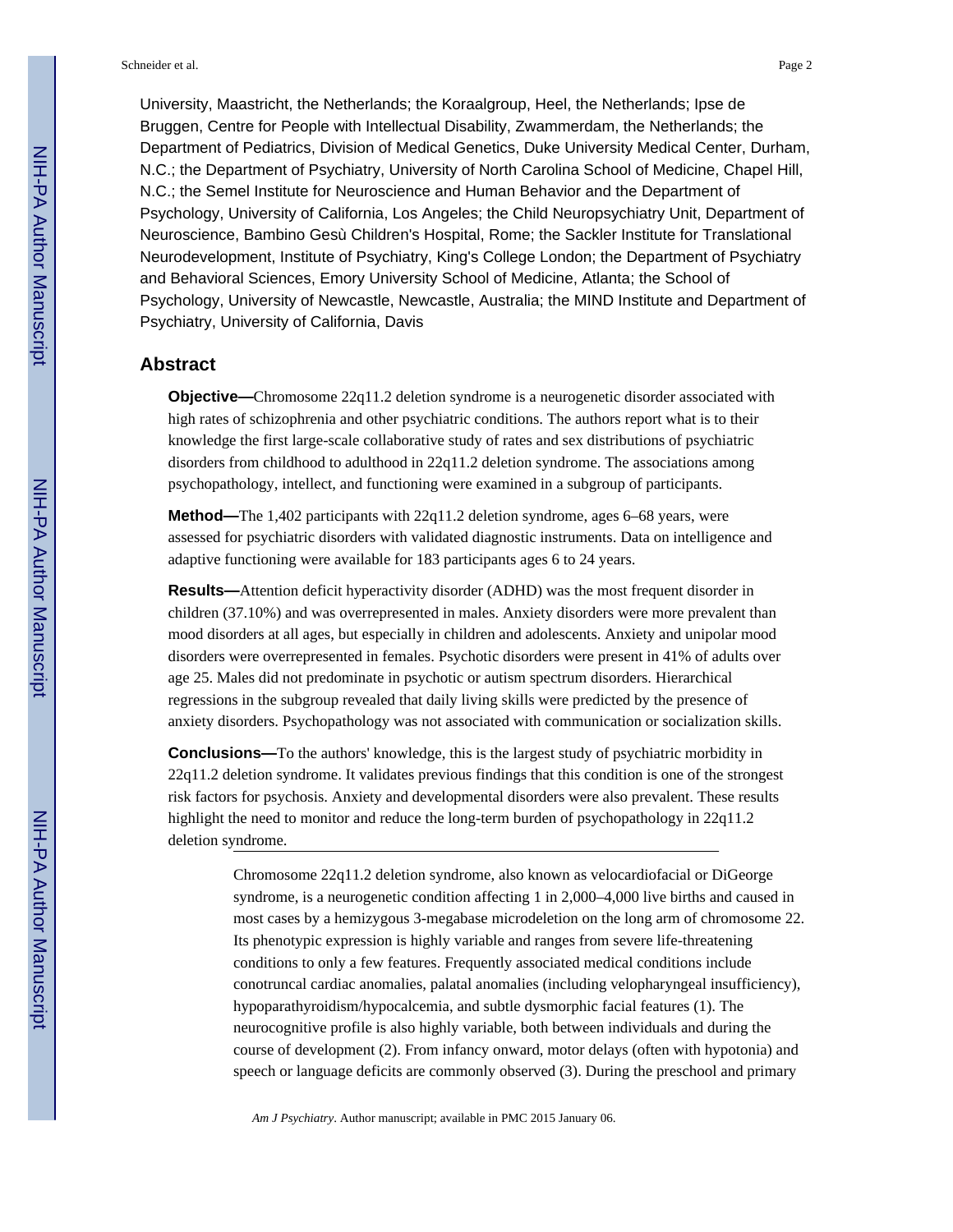school ages, learning difficulties are very common. The majority of patients with 22q11.2 deletion syndrome have an intellectual level that falls in the borderline range (IQ, 70–84), and about one-third have mild to moderate intellectual disability (3, 4). More severe levels of intellectual disability are uncommon in children and adolescents (4) but are more frequent in adults (5).

Psychiatric phenotypes of the syndrome have been described worldwide, and affected individuals have substantially greater rates of various psychiatric disorders than are found in the general population. Early studies focused on adults and consistently showed a greater than average prevalence (23%243%) of schizophrenia spectrum disorders (6–12). Therefore, 22q11.2 deletion syndrome is currently recognized as a genetic model for understanding the development of schizophrenia.

Studies of children and adolescents with 22q11.2 deletion syndrome also show a heightened frequency of schizophrenia spectrum features and disorders, indicating that psychosis is a clinical characteristic of this syndrome even in pediatric groups (8, 12–25). These reports also highlight the high frequencies of anxiety disorders (40%–76%) and mood disorders (9%–35%), especially major depressive disorder, relative to the general population. Disorders typically diagnosed during childhood and adolescence have also been noted: attention deficit hyperactivity disorder (ADHD, 12%–68%), oppositional defiant disorder (9%–43%), and autism spectrum disorders (14%–50%). Other psychiatric disorders, such as substance use disorders or conduct disorder, have been less studied but do not appear to be unusually common in this population.

Despite elucidating several important aspects of the 22q11.2 deletion syndrome psychiatric phenotype, this body of evidence is inconsistent regarding the frequency of several disorders, probably because of the small number of subjects in most studies, differences in ascertainment sources, and cultural biases. Furthermore, we know of no study that has investigated the patterns of comorbidity across diagnostic categories and developmental stages in this population. Small numbers of subjects have largely precluded the examination of multiple age groups within the same study. To our knowledge, this was performed only in our earlier cross-sectional study on psychiatric morbidity in 22q11.2 deletion syndrome, which appears to be the largest to date (8). That two-center collaboration revealed that the prevalence of schizophrenia spectrum disorders linearly increased with age, while the frequency of mood disorders peaked in early adulthood. That study also demonstrated stability in the frequency of anxiety disorders and a linear decrease with age in the rates of ADHD and oppositional defiant disorder.

In the general population, the base rates for most disorders vary by sex. However, sex differences in the rates of psychiatric disorders remain largely unknown in 22q11.2 deletion syndrome. Preliminary data suggest that the sex distributions of some disorders may differ in this population from those typically observed (8, 24, 26). Finally, little is known about the impact of psychopathology on outcome in 22q11.2 deletion syndrome. Several studies indicated that schizophrenia spectrum disorders were associated with poorer outcome, whereas findings were less consistent for mood and anxiety disorders (22, 27, 28).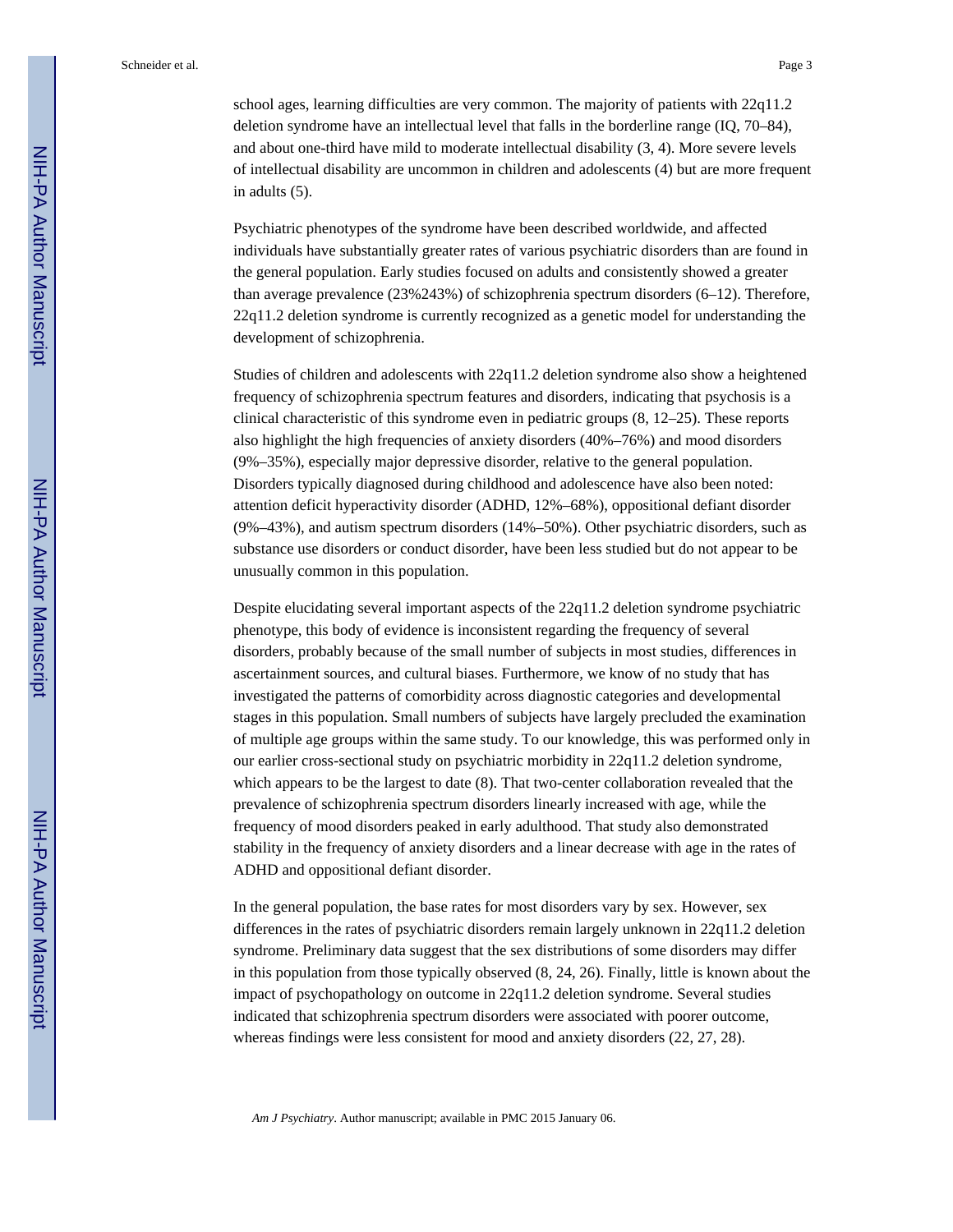The International Consortium on Brain and Behavior in 22q11.2 Deletion Syndrome has gathered cohorts from North America, Europe, Australia, and the Middle East. Although the studies were developed independently, the participating sites have collaborated, sharing knowledge and data (1, 29). Here we report on the prevalence of psychiatric disorders across the lifespan in 1,402 individuals with 22q11.2 deletion syndrome. Patterns of comorbidity across diagnostic categories were also explored. Another goal was to identify whether the sex distributions of psychiatric disorders are similar to the pattern observed in the general population. Finally, we examined the association of psychiatric disorders, intellectual functioning, and adaptive functioning in a subgroup of individuals.

#### **Method**

#### **Participants**

Participants were recruited across 15 sites (see Table 1). They were included if they had a genetically confirmed 22q11.2 microdeletion, were between the ages of 6 and 70 years, and underwent a comprehensive structured psychiatric assessment using a validated instrument. The following exclusion criteria were applied: normal or inconclusive genetic testing  $(N=2)$ , missing demographic information ( $N=64$ ), age less than 6 years ( $N=9$ ), nonstructured clinical psychiatric assessment (N=146), assessment for a single disorder (e.g., autism spectrum disorder)  $(N=27)$ , and assessment with self- or parent-report questionnaire (N=342).

The final study group consisted of 1,402 participants ages 6–68 years (mean=18.78,  $SD=10.66$ ) (Figure 1). Females were over-represented (53.00% versus 47.00%, p=0.04), owing to a higher proportion among adults  $(N=600, 56.00\%$  versus 44.00%, p=0.05), which was not the case in children and adolescents (N=802; 51.00% versus 49.00%, p=0.81). The study group was divided into five age groups: children (age 6–12 years, mean=9.50, SD=1.92; N=456), adolescents (age 13–17 years, mean=14.97, SD=1.37; N=346); emerging adults (age 18–25 years, mean=20.72, SD=2.18; N=323), young adults (age 26–35 years, mean=29.95, SD=2.95; N=150), and mature adults (age 36 years, mean=44.41, SD=7.13; N=127).

The ascertainment sources were heterogeneous: 40.22% of the patients were referred from nonmedical sources (28.10% through family association, 3.92% by relatives) or self-referred (8.20%), and 44.30% were referred by medical sources (department of genetics, 32.03%; psychiatry, 4.42%; cardiology, 5.49%; pediatrics, 2.35%). Referrals from departments of psychiatry were more frequent with increasing age ( $\chi^2$ =105.83, df=4, p<0.001).

Each site received approval from its local ethics committee (institutional review board). Each participant and his or her legal caregiver, where appropriate, gave written informed consent for study participation.

#### **Psychiatric Diagnostic Assessment**

Assessments were performed by using well-validated instruments widely used in psychiatric research (Table 1). Current diagnoses compatible with DSM-IV-TR diagnostic criteria were obtained. As participants' age and assessment instruments varied, not all disorders were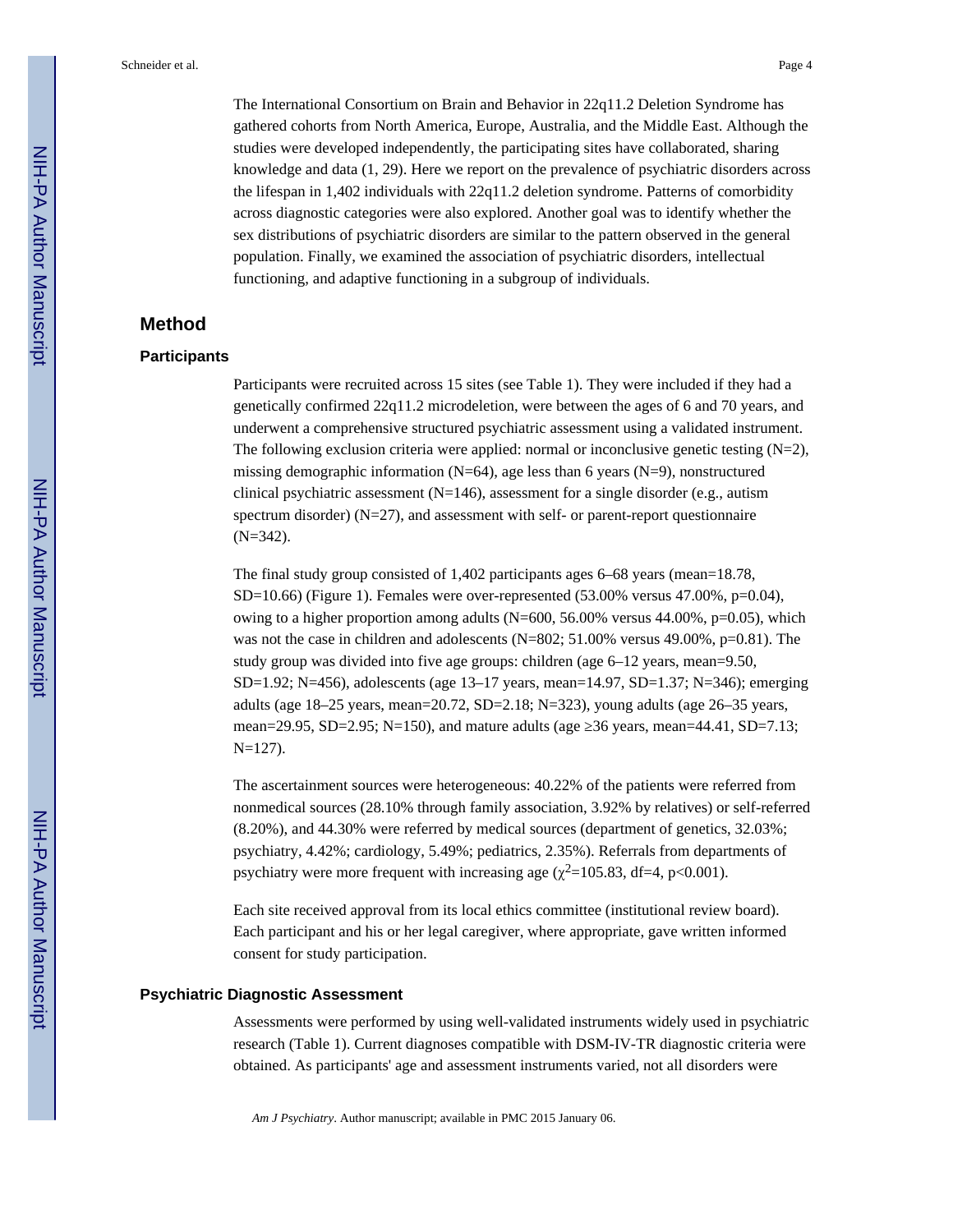assessed for each cohort (see Table S1 in the data supplement accompanying the online version of this article). Schizophrenia spectrum, anxiety, and mood disorders were assessed in 1,292 participants (92.15% of the study group), and these findings were used for comorbidity analyses.

#### **Intellectual and Adaptive Functioning**

Measures of intellectual and adaptive functioning were available in a subgroup of 183 participants ages 6–24 years (mean=14.25, SD=4.55), representing 13.05% of the total group (Table 1). About half of the patients in this subgroup were female (N=93, 50.82%).

Intellectual functioning was assessed by using the Wechsler scales. As different versions of the scales were used, the full-scale IQ was used as a global measure of intellectual functioning. One child was assessed with the Wechsler Preschool and Primary Scale of Intelligence (WIPPSI-R); 123 individuals were assessed with the Wechsler Intelligence Scale for Children, either the WISC-R  $(N=1)$  or WISC-III  $(N=122)$ ; 56 were assessed with the Wechsler Adult Intelligence Scale (WAIS-III); and two were assessed with the Wechsler Abbreviated Scale of Intelligence (WASI). Adaptive functioning was assessed by using the Vineland Adaptive Behavior Scales, a semistructured interview conducted with the caregiver(s) of the participant. This scale provides age-adjusted standardized scores (mean=100, SD=15) in the domains of communication, daily living skills, and socialization (40).

#### **Statistical Analyses**

Prevalences of psychiatric disorders were compared in the five age groups by means of chisquare tests. Disorders typically diagnosed during childhood (i.e., ADHD, oppositional defiant disorder, conduct disorder, and autism spectrum disorders) were examined in a limited number of adults, and so adults were combined into a single group for these analyses. Binomial tests were used to identify sex differences in the rates of psychiatric disorders. Odds ratios were obtained to investigate patterns of comorbidity. Finally, the associations among psychiatric disorders, intellectual functioning, and adaptive functioning were examined by using analyses of covariance, Pearson correlations, and hierarchical regressions. For hierarchical regressions, one model was computed for each Vineland domain: age and full-scale IQ were entered in the first block and the presence of schizophrenia spectrum, anxiety, or mood disorders was entered in the second block. All statistical analyses were performed with SPSS version 19 (IBM, Armonk, N.Y.), except for calculation of odds ratios, which was performed by using the Medcalc online calculator (MedCalc Software, Ostend, Belgium; [http://www.medcalc.org/\)](http://www.medcalc.org/).

#### **Results**

#### **Prevalence of Psychiatric Disorders**

**Disorders typically diagnosed in childhood—**The rates of disorders typically diagnosed during childhood were examined in children, adolescents, and the combined adult groups (Table 2, bottom). A higher percentage of children than adolescents met the diagnostic criteria for ADHD. Similarly, the prevalence was higher in adolescents than in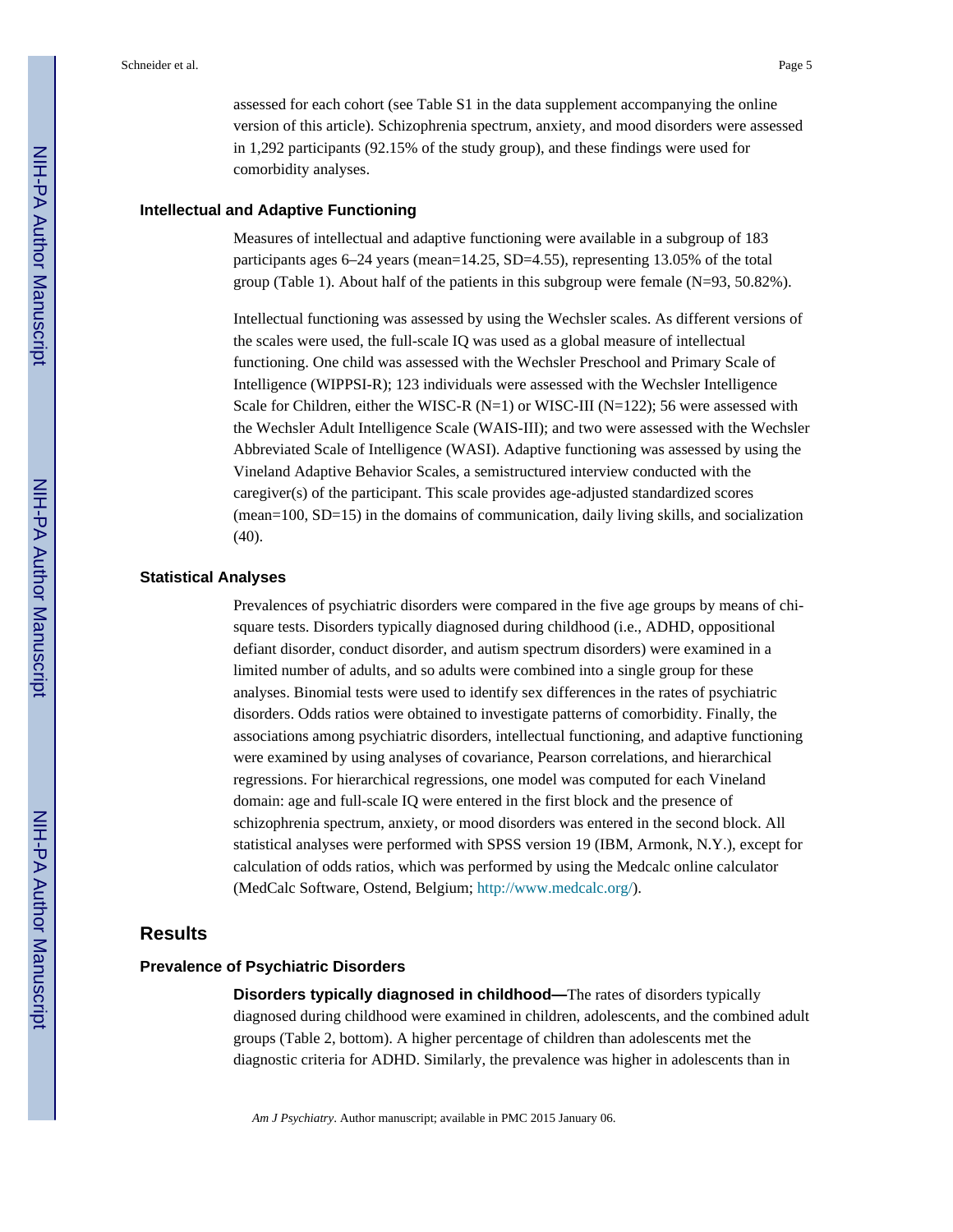adults. A description of the ADHD subtype was available for 79.05% of the individuals with ADHD (200 of 253): 63.00% met the diagnostic criteria for the inattentive subtype, 6.50% for the hyperactive-impulsive subtype, and 30.50% for the combined subtype. ADHD was more prevalent in males (60.87%) than females (13.13%) (binomial test, p=0.001).

Rates of disruptive disorders (oppositional defiant disorder and conduct disorder) remained stable with age, ranging between about 7% and 14% of cases depending on the age group. The majority of participants with a disruptive disorder (89 of 91) were diagnosed with oppositional defiant disorder. Disruptive disorders were more frequent in males (63.74%) than females  $(36.26\%)$  (binomial test,  $p=0.02$ ).

The prevalence of autism spectrum disorders (autistic disorder, Asperger's syndrome, and pervasive developmental disorder not otherwise specified) differed among age groups and was highest among adolescents. There was no significant gender difference (p=0.77).

**Mood and anxiety disorders—**The frequency of major depressive disorder significantly increased with age, whereas dysthymia peaked in emerging adults (Table 2). Unipolar disorders (major depressive disorder and dysthymia) were overrepresented in females  $(61.18%)$  (binomial test, p=0.007). This difference was significant in adults  $(69.79%$  of females; binomial test,  $p<0.001$ ) but not in children and adolescents (46.43% of females; p=0.69). Although the prevalence of bipolar disorders increased over the age groups, absolute numbers were small even in adults.

Anxiety disorders were common at all age groups (30.57% of the total group, 395 of 1,292) but were more frequent in children and adolescents than in the three adult groups. Across the entire study group, anxiety disorders were more frequent in females (57.22%) (binomial test, p=0.005). This difference was significant in adults (61.54% of females, binomial test,  $p=0.007$ ) but not in children and adolescents (54.76% of females,  $p=0.15$ ). Among the 395 participants with an anxiety disorder, 69.11% met the diagnostic criteria for one anxiety disorder, 22.03% for two, and 9.11% for three or more disorders. The rates of obsessivecompulsive disorder and generalized anxiety disorder were similar across age groups. The prevalences of specific phobia, social phobia, and separation anxiety disorder decreased with age. Panic disorder significantly increased with age. Posttraumatic stress disorder was rarely diagnosed (0.87% overall, eight of 918 participants).

**Substance-related disorders—**The prevalence of substance-related disorders was low in this group (Table 2). Alcohol abuse or dependence was diagnosed in 13 of the 22 subjects with reported substance use disorders; drug use disorders were rare.

**Schizophrenia spectrum disorders—**Schizophrenia spectrum disorders included the following disorders from the "schizophrenia and other psychotic disorders" section of the DSM-IV-TR: schizophrenia, schizophreniform disorder, schizoaffective disorder, delusional disorder, brief psychotic disorder, and psychotic disorder not otherwise specified. Mood disorders with psychotic features (e.g., bipolar disorder with psychotic features) were not included in this category.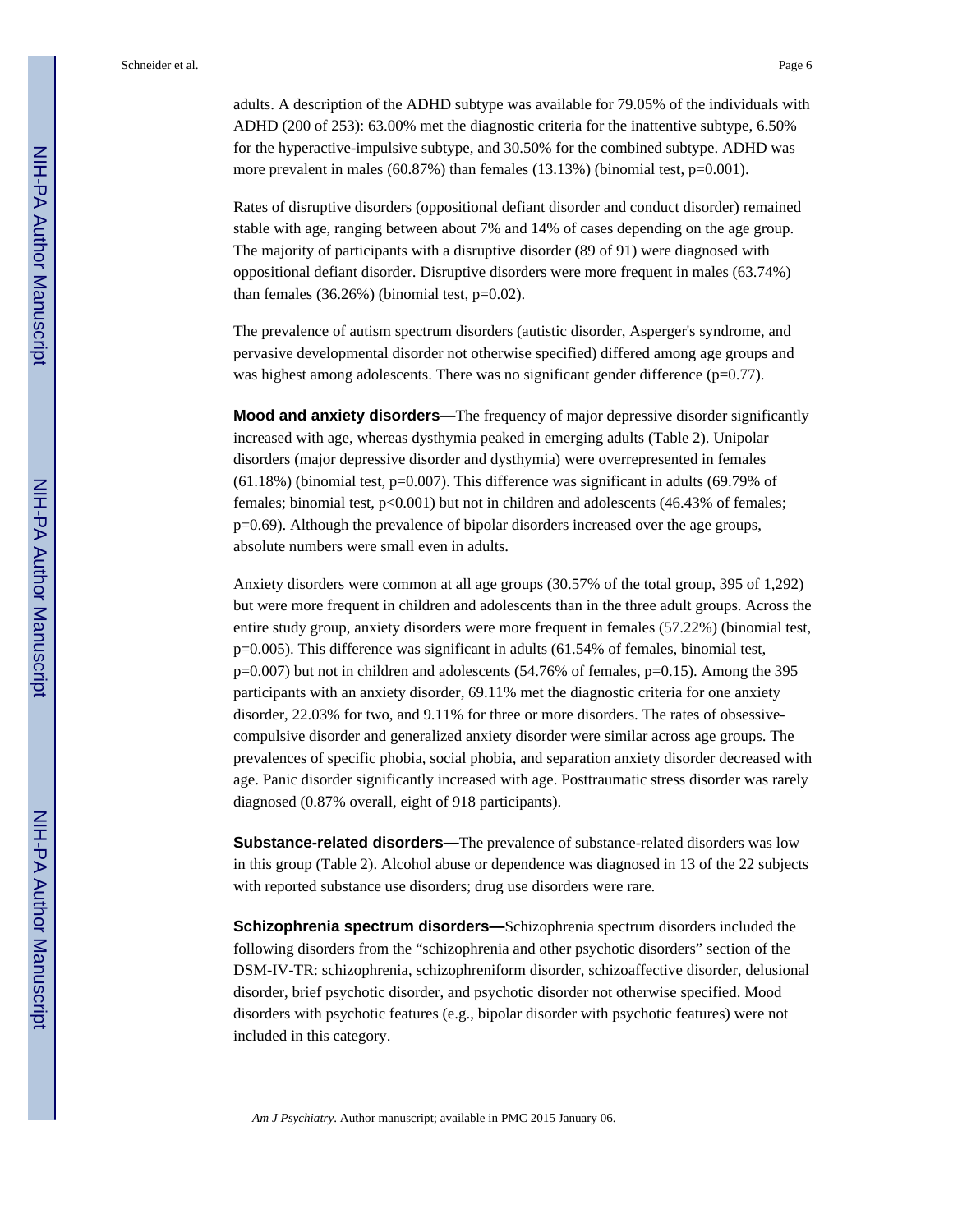The prevalence of schizophrenia spectrum disorders significantly increased over the five age groups (Table 2). The prevalence of schizophrenia spectrum disorders was 23.53% in emerging adults and approximately 41% in the two groups over 25 years of age (Table 2, Figure 2). Findings were similar for schizophrenia and schizoaffective disorder combined  $(\chi^2=215.94, df=4, p<0.001)$ , where the prevalence was 14.09% in emerging adults, 35.61% in young adults, and 33.96% in mature adults. There was no sex difference in the prevalence of psychotic disorders (p=0.24).

The distributions of the different forms of psychotic disorders varied across age groups (Figure 2). Among the 235 subjects diagnosed with a psychotic disorder, the prevalence of a diagnosis of schizophrenia increased over the five age groups, whereas the diagnosis of psychotic disorder not otherwise specified decreased. The prevalence of schizoaffective disorder was not significantly different among age groups. Other psychotic disorders were rarely diagnosed.

#### **Comorbidity**

The patterns of comorbidity among schizophrenia spectrum, anxiety, and mood disorders revealed a significant association between mood and anxiety disorders in that the presence of an anxiety disorder increased the likelihood of a mood disorder, with an odds ratio of 2.50 (95% confidence interval [CI]: 1.75–3.57; p<0.001). Having an anxiety disorder also increased the likelihood of having comorbid diagnoses of both a mood disorder and a schizophrenia spectrum disorder (odds ratio:  $6.07, 95\%$  CI:  $2.15-17.15$ ; p $<0.001$ ). Similarly, being diagnosed with a mood disorder significantly increased the probability of having comorbid diagnoses of both an anxiety disorder and a schizophrenia spectrum disorder (odds ratio: 2.73, 95% CI: 1.43–5.22; p=0.002).

#### **Associations Among Intellectual Functioning, Adaptive Functioning, and Psychiatric Disorders**

Measures of intellectual and adaptive functioning were available for a subgroup of 183 participants ages 6–24 years (mean=14.25, SD=4.55; 50.82% female [N=93]), representing 13.05% of the total group.

The mean full-scale IQ was 71.25 (SD=12.13). There were 84 individuals (45.90%) with a full-scale IQ below 70, consistent with intellectual disability. The mean scores for the Vineland domains were approximately two standard deviations below the means of the general population (communication: mean=69.68, SD=14.14; daily living skills: mean=68.95, SD=16.38; socialization: mean=72.35, SD=14.68), corresponding to a moderate degree of impairment. Pearson correlations between full-scale IQ and the Vineland domains revealed significant and positive associations ( $p<0.001$  in all cases). Intellectual functioning explained between 7.6% and 14.4% of the variance in adaptive functioning. Age was not significantly associated with intellectual functioning  $(r=0.06, p=0.42)$ . Age was, however, negatively associated with the Vineland communication (r=−0.20, p=0.006) and socialization ( $r=-0.25$ ,  $p=0.001$ ) domains, and it was positively associated with the daily living skills domain ( $r=0.15$ ,  $p<0.05$ ).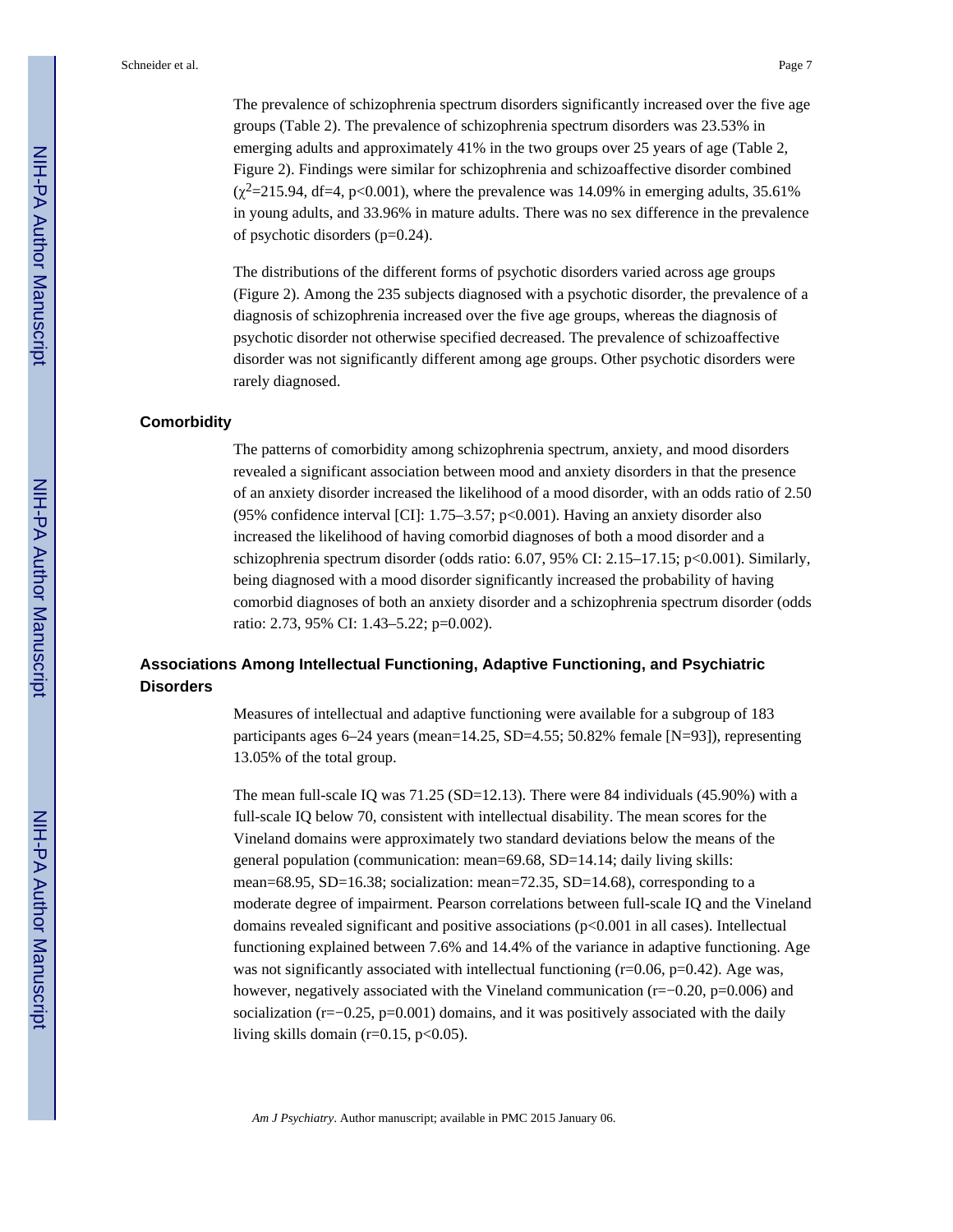One-way analyses of covariance with age as a covariate revealed that individuals with a schizophrenia spectrum disorder  $(N=10)$  had a significantly lower full-scale IQ than those without a schizophrenia spectrum disorder  $(F=14.06, df=1, 180, p<0.001)$ . In contrast, individuals with an anxiety ( $N=74$ ) or a mood ( $N=17$ ) disorder did not differ from those without an anxiety or mood disorder, respectively, on full-scale IQ ( $p > 0.05$  in both cases).

Hierarchical regressions revealed that communication and socialization skills were significantly predicted by age and full-scale IQ (Table 3). Daily living skills were significantly predicted by full-scale IQ and the presence of an anxiety disorder. The presence of a schizophrenia spectrum disorder had a nearly significant effect.

#### **Discussion**

The present study is an international collaborative investigation of 22q11.2 deletion syndrome, a genetic syndrome widely recognized as a model for schizophrenia. The inclusion of more than 1,400 participants makes it, to the best of our knowledge, the largest study to date on the frequency of psychiatric disorders throughout the lifespan.

#### **Disorders Typically Diagnosed in Childhood**

ADHD was diagnosed in 37.10% of children and was the most common diagnosis at this age. Although ADHD was less frequent in adults (15.59%), the rate was still higher than for adults in the general population (4.40%) (41). Consistent with findings in a recent longitudinal study (42), this suggests that ADHD persists until adulthood in many individuals with 22q11.2 deletion syndrome. In most cases the inattentive subtype prevailed, confirming findings from previous studies (43). This pattern contrasts with data from the general population and individuals with intellectual disability, which indicate a predominance of the combined subtype (44). It is still debated in the literature whether predominantly inattentive ADHD is a separate disorder, rather than a subtype of ADHD. Indeed, some data point toward specific neurobiological and environmental factors leading to the development of predominantly inattentive ADHD (45).

The prevalence of oppositional defiant disorder was slightly higher than in the general population but was similar to what has been described in youth with intellectual disability (46, 47). In our experience, individuals diagnosed with oppositional defiant disorder show a higher degree of impairment within the family, whereas they are often described as introverted by people outside the family. Future investigators may wish to compare these results with teacher reports of behavioral difficulties. Compared with oppositional defiant disorder, conduct disorder was rarely diagnosed, suggesting that severe externalizing disorders are underrepresented in 22q11.2 deletion syndrome.

Autism spectrum disorders were frequent in all age groups but peaked during adolescence. This was unexpected, as the prevalence is typically lower in adolescents than in younger groups from the general population. Several factors could explain this result. First, the prevalence of autism spectrum disorders was based on a subgroup of participants (N=548, 39% of the study group), as appropriate diagnostic instruments were used in seven cohorts only. This may have increased the variability of the results among the age groups. Second,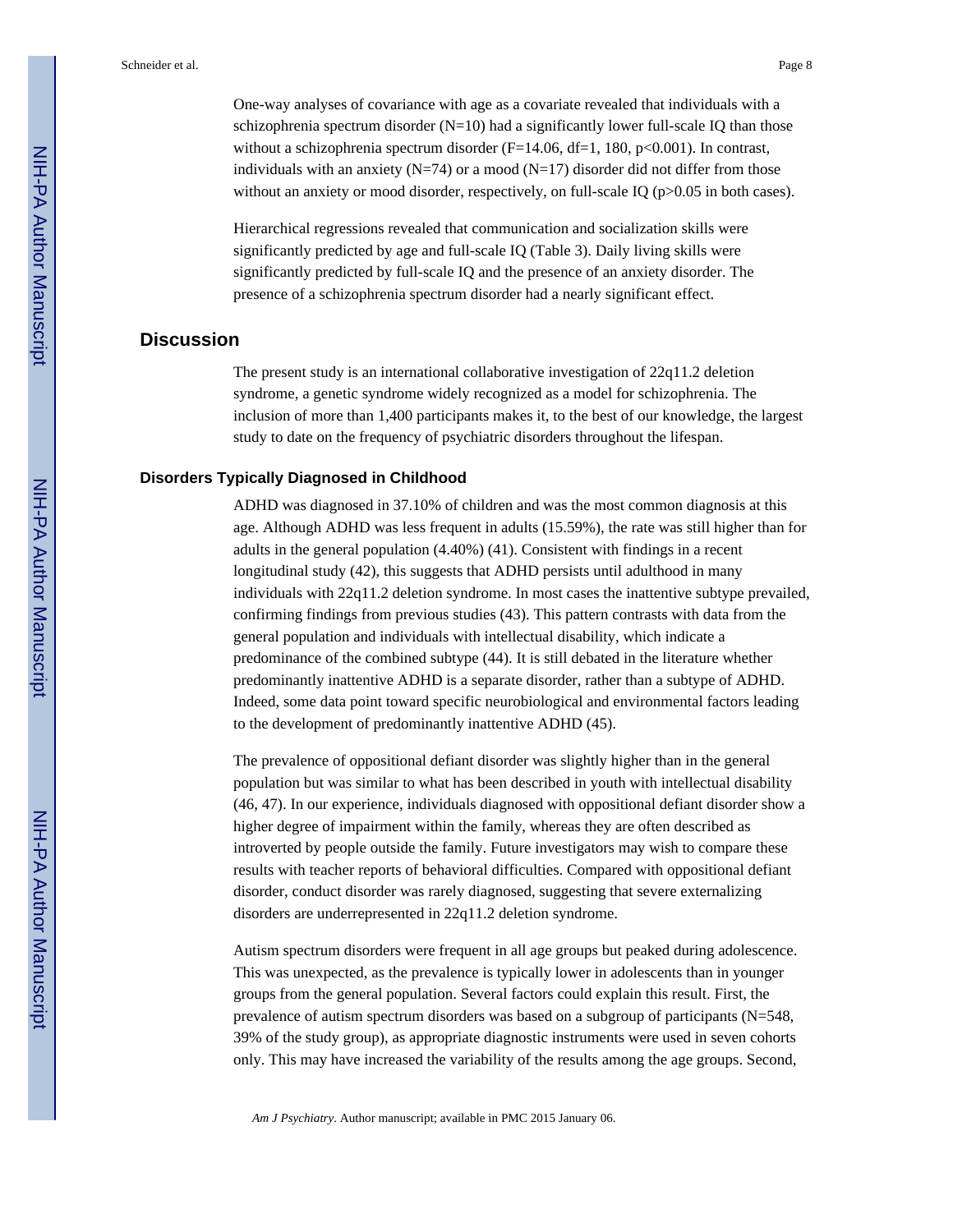the rate of autism spectrum disorders was highly variable among the cohorts, ranging from 0% (Rome cohort) to 80% (Maastricht cohort assessed with the Mini PAS-ADD). In the adolescent group, 72% of the participants diagnosed with autism spectrum disorders belonged to the Utrecht cohort, a group with a high rate of autism spectrum disorders (54%). The variation may be due to differences in ascertainment referral, intellectual functioning, and/or assessment tools. Indeed, only three cohorts based the diagnosis on both the Autism Diagnostic Interview–Revised and the Autism Diagnostic Observation Schedule, which are the gold standards for the assessment of autism spectrum disorders. Third, it may be the case that at least a subgroup of adolescents with 22q11.2 deletion syndrome display a symptom pattern that resembles autism and is characterized in part by social deficits (48). This would be in agreement with previous findings from dimensional studies that showed impaired social functioning in children and adolescents with 22q11.2 deletion syndrome (22, 49). Also, a decrease in social functioning during adolescence may be an early marker for the development of psychosis in this population, as it is in the general population (50). Future studies are needed to better delineate the social phenotype in 22q11.2 deletion syndrome and its association with the onset of psychosis.

Altogether, these results indicate that 22q11.2 deletion syndrome is characterized by social deficits and attentional disturbances without prominent conduct disorder. This pattern of deficits has been previously described as part of the core neuropsychiatric phenotype of 22q11.2 deletion syndrome (51).

#### **Mood and Anxiety Disorders**

Anxiety disorders were more prevalent than mood disorders at all ages, especially in pediatric age groups. Furthermore, mood and anxiety disorders had a distinct developmental trajectory, consistent with findings in previous studies (6, 8). As in the general population, mood and anxiety disorders were common comorbidities.

Previous studies have suggested that mood disorders emerging in young adults may be related to difficulties achieving social integration and independence and/or deviant trajectories of brain maturation during adolescence in areas underlying mood regulation (8, 52). The prevalence of bipolar disorders does not appear to be higher in individuals with 22q11.2 deletion syndrome than in the general population, a pattern consistent with findings in previous smaller studies (6, 8, 14, 15, 19). It does contrast with very early reports of the psychiatric phenotype in 22q11.2 deletion syndrome, which indicated bipolar disorders in small cohorts (7, 53). It is possible that some individuals with 22q11.2 deletion syndrome experience periods of mood lability without meeting criteria for a full manic or hypomanic episode.

Anxiety disorders were especially prevalent among children and adolescents. Our data highlighted the severity of anxiety in at least some individuals, as one-third of the participants with an anxiety disorder qualified for multiple anxiety disorders. Generalized anxiety disorder, specific phobia, and social phobia were the most frequent anxiety disorders during childhood and adolescence. Whereas the rate of specific phobia is similar to that in individuals with intellectual disability, social phobia and generalized anxiety disorder appear to be overrepresented in 22q11.2 deletion syndrome (46). This finding, combined with the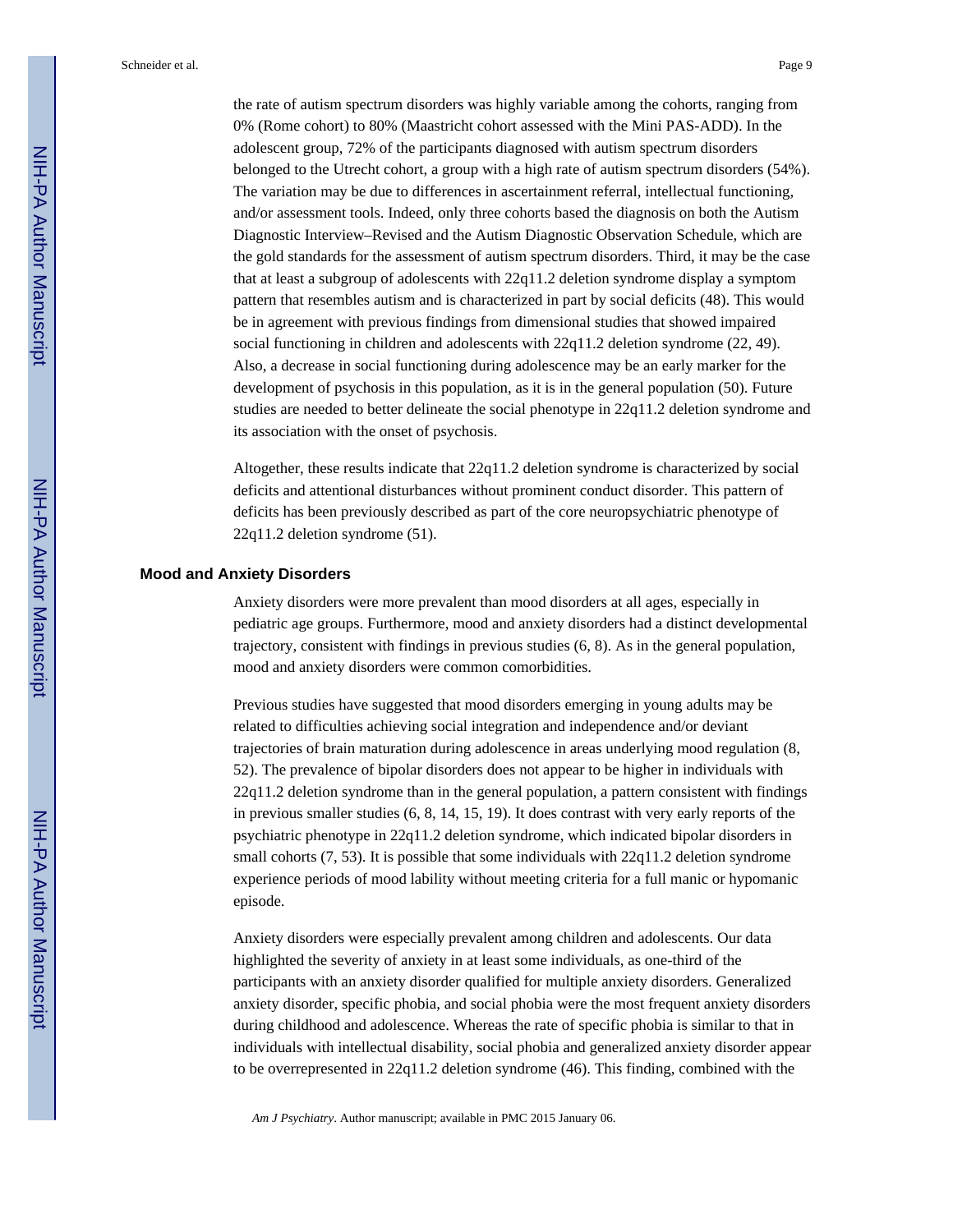high rate of autism spectrum disorders, indicates that difficulties in the social domain may represent key characteristics of the syndrome (51). A novel finding relates to the high rate of panic disorder among adults (14% in mature adults). Some authors have suggested that panic disorder may be associated with the development of schizophrenia in the general population (54). This warrants further investigation in 22q11.2 deletion syndrome.

#### **Schizophrenia Spectrum Disorders**

The results are in accordance with previous studies showing that a 22q11.2 deletion is the strongest known molecular risk factor for schizophrenia. Indeed, the rates of psychotic disorders in the present study are some of the highest reported to date. The combined rate of schizophrenia and schizoaffective disorder was commensurate with previous findings (8, 9, 14–16, 18, 24), although it is still higher than for individuals with 22q11.2 deletion syndrome ascertained in a nonpsychiatric setting (6).

The 10% of adolescents studied who qualified for a diagnosis of a psychotic disorder indicates that early-onset psychosis is relatively common in individuals with 22q11.2 deletion syndrome who are referred for psychiatric research studies. Indeed, in a recent study the mean age at onset of psychotic disorders in youths with 22q11.2 deletion syndrome was 17.7 years (55). Psychotic disorder not otherwise specified was a somewhat more common diagnosis in children and adolescents than was schizophrenia. This may be because some young subjects do not meet the duration and/or severity criteria for a schizophrenia diagnosis and/or because of some reluctance to diagnose children with schizophrenia.

#### **Sex Differences**

Sex differences in the rates of several psychiatric disorders were comparable to those reported in the general population. Specifically, disruptive disorders and ADHD were more frequent in males than females, as documented in the general population (56, 57). There was a predominance of females among those diagnosed with anxiety and mood disorders as adults. Numerous studies have observed that sex differences in the rate of internalizing disorders emerge around puberty (58), suggesting the possible impact of hormonal changes in the development of affective symptoms in females.

In contrast, the male predominance of autism spectrum disorders and to a lesser extent psychotic disorders in the general population was not observed in 22q11.2 deletion syndrome. This may be related to the strong genetic contribution to the pathogenesis of social deficits and psychosis in 22q11.2 deletion syndrome and deserves investigation in future studies.

#### **Intellectual Functioning, Adaptive Functioning, and Psychiatric Disorders**

The associations among these variables were examined in a subgroup of participants with 22q11.2 deletion syndrome (13%). This subgroup did not include adults age 25 or older, preventing the generalizability of the findings to older adults with the syndrome (28). The results showed that the presence of schizophrenia spectrum disorders was associated with lower intellectual functioning, whereas anxiety and mood disorders were not. This is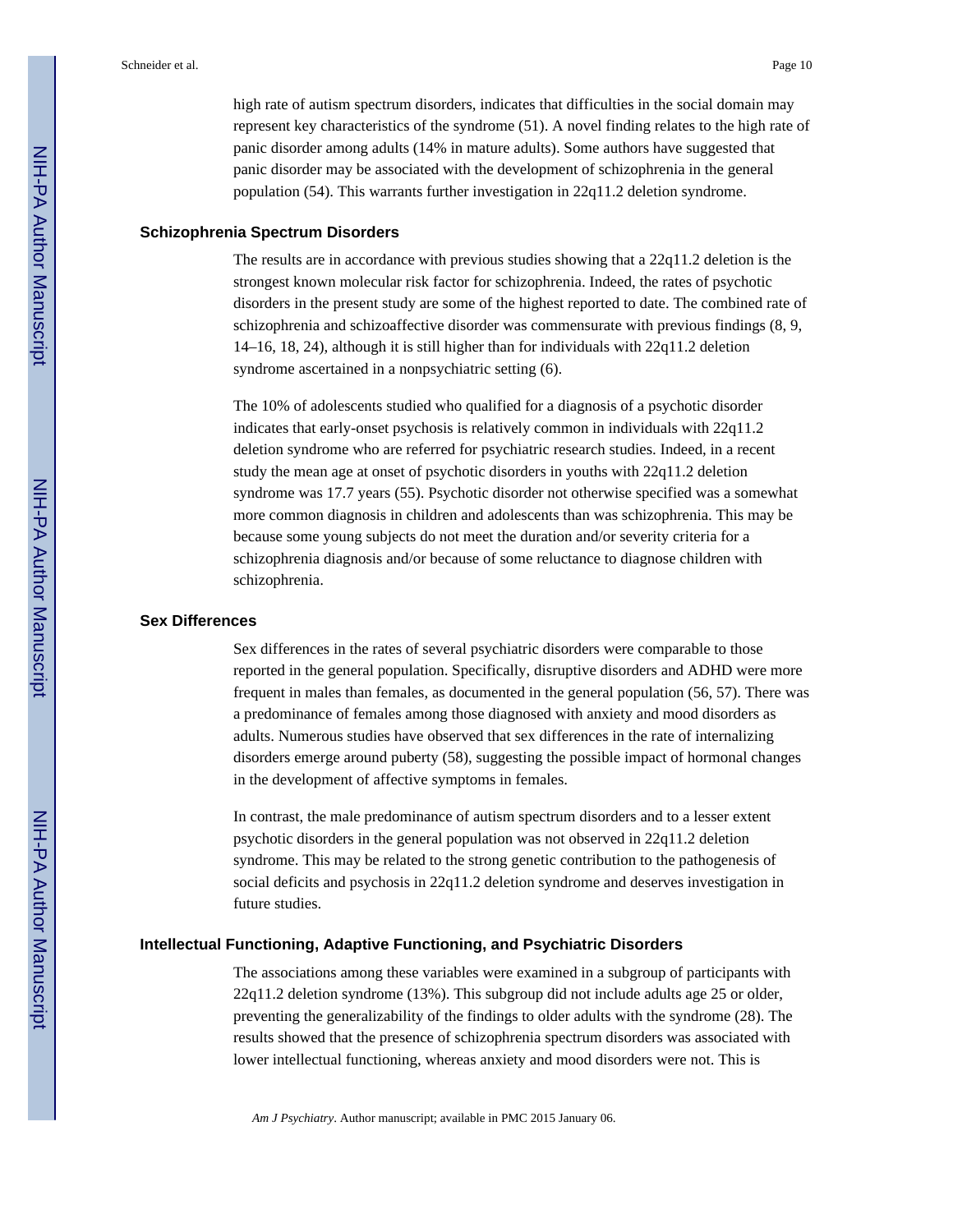consistent with findings from the general population showing that schizophrenia spectrum disorders are associated with broad cognitive impairments (59).

On average, adaptive functioning scores were comparable to full-scale IQ in this subgroup (approximately two standard deviations below the means for the general population) and were significantly associated with the intellectual level. However, intellectual functioning explained only a small proportion of variance in adaptive functioning in this group of youths. This is consistent with a finding of no significant effect of IQ on adaptive functioning in a study of 78 children (25) but contrasts with the strong association between intellect and adaptive functioning in 100 adults with 22q11.2 deletion syndrome (28). The current study and these two previous studies also indicate that other factors contribute to adaptive functioning in this population. We found that older age was significantly associated with poorer socialization and communication skills, but psychotic, anxiety, or mood disorders did not affect socialization or communication. Longitudinal studies would be needed to determine if there is functional decline in some individuals and whether these deficits may precede the onset of psychiatric disorder. Other pathways could also lead to social and communication impairments in 22q11.2 deletion syndrome. Indeed, it has been shown that some cerebral regions involved in the development of social competence are altered and have an atypical developmental trajectory in 22q11.2 deletion syndrome (52). It is also possible that children with this condition may be socially motivated but fail to interact in a rewarding manner, leading to a more socially avoidant style and a reduction of social motivation and communication. This may explain the higher degree of social impairment during adolescence and adulthood.

Contrary to the results observed for communication and socialization skills, we found that, when the effects of age and full-scale IQ were controlled for, the presence of anxiety disorders was associated with poorer daily living skills and schizophrenia spectrum disorders had a nearly significant relationship, whereas mood disorders were not related to daily living skills. These relationships are consistent with previous findings and highlight the need for reducing the burden associated with psychiatric morbidity in 22q11.2 deletion syndrome (27, 28).

#### **Suggestions for Clinical Management**

The results suggest that in school-age children with 22q11.2 deletion syndrome, special emphasis is needed with regard to the diagnosis and management of attentional deficits, as these can interfere with learning and academic achievement. The presence of attentional deficits should be screened systematically and at regular intervals from the transition to elementary school onward (1). When ADHD is diagnosed, standard management options should be offered. Stimulants, as one of the treatment options, are effective and relatively well tolerated in children with  $22q11.2$  deletion syndrome (43), despite official warnings by health authorities against its use in individuals with cardiac anomalies. Monitoring of cardiovascular status during treatment should, however, be conducted. Learning may also be maximized by adjusting the child's school environment (small group teaching, promoting a quiet and highly structured environment).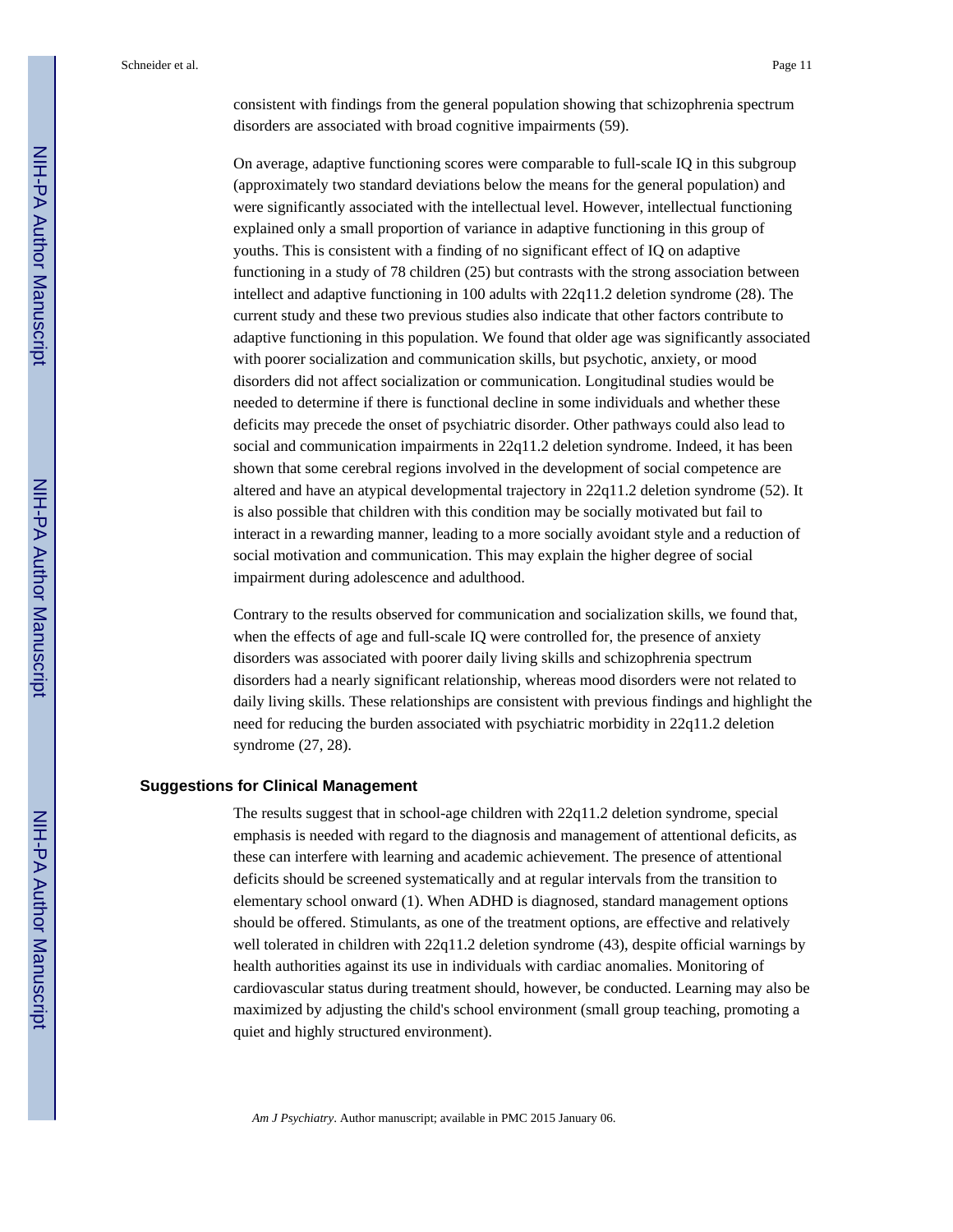The emergence of social deficits during adolescence can represent a major source of disability in some individuals with 22q11.2 deletion syndrome. Interventions focusing on appropriate adaptation of social demands, such as introducing "buddies" as partners and mediators in social contacts, and stimulating participation in (structured) social activities should be considered. Future studies are needed to investigate the utility of sociocognitive remediation programs and cognitive-behavioral therapy to improve social skills.

The results also indicate that, as part of anticipatory care, individuals with 22q11.2 deletion syndrome should be screened for anxiety and mood disorders throughout their lifetimes. It is possible that successful management of anxiety and depression may be helpful in preventing or delaying the onset of psychotic disorders and reducing the severity of psychotic symptoms (18, 55). Recommended treatment strategies include effective cognitivebehavioral and pharmacological approaches.

Given the markedly elevated risk for schizophrenia spectrum disorders, individuals with 22q11.2 deletion syndrome should be closely monitored for prodromal and full-blown symptoms of psychosis. Negative symptoms being highly prevalent in adolescents with 22q11.2 deletion syndrome (49), future studies should investigate the usefulness of omega-3 polyunsaturated fatty acids in the reduction of prodromal symptoms (60). Clinically significant psychotic symptoms should be treated in accordance with the most recent recommendations for effective management. Antipsychotic medications are mainstays of treatment for schizophrenia spectrum disorders, as are psychoeducation, rehabilitation, and active stress reduction strategies.

In all cases, careful attention to and treatment of the comorbid medical conditions associated with 22q11.2 deletion syndrome that can mimic psychiatric illness or medication side effects, including hypocalcemia, hypothyroidism, and seizures, will help in optimizing psychiatric management (1).

#### **Limitations and Conclusions**

There are a number of limitations to this study. First, it is unknown how representative data on psychiatric research participants, even those in such a large consortium, would be for a true epidemiologic sample of people with 22q11.2 deletion syndrome. Children and adolescents were over-represented in this study group, likely because most research groups in the field of 22q11.2 deletion syndrome predominantly recruit children and adolescents with the syndrome and because it is known to be particularly underrecognized in adults (1). Indeed, the two oldest age groups of adults studied were about half the size of the three youngest age groups. In addition, this is a cross-sectional study and there is a need for largescale longitudinal studies to investigate the trajectories of psychiatric disorders from childhood to adulthood. Second, the reported rates of psychiatric disorders were based on different instruments across sites. For the small minority of subjects with severe intellectual disability, use of assessment tools tailored to persons with severe intellectual disability may be needed, in addition to the information from multiple informants and sources (parents, caregivers, and medical records) that is essential to the evaluation of any patient. Furthermore, no cross-site diagnostic reliability assessment was performed, and lack of such a measure could inflate the variability of the results. Third, only results for psychiatric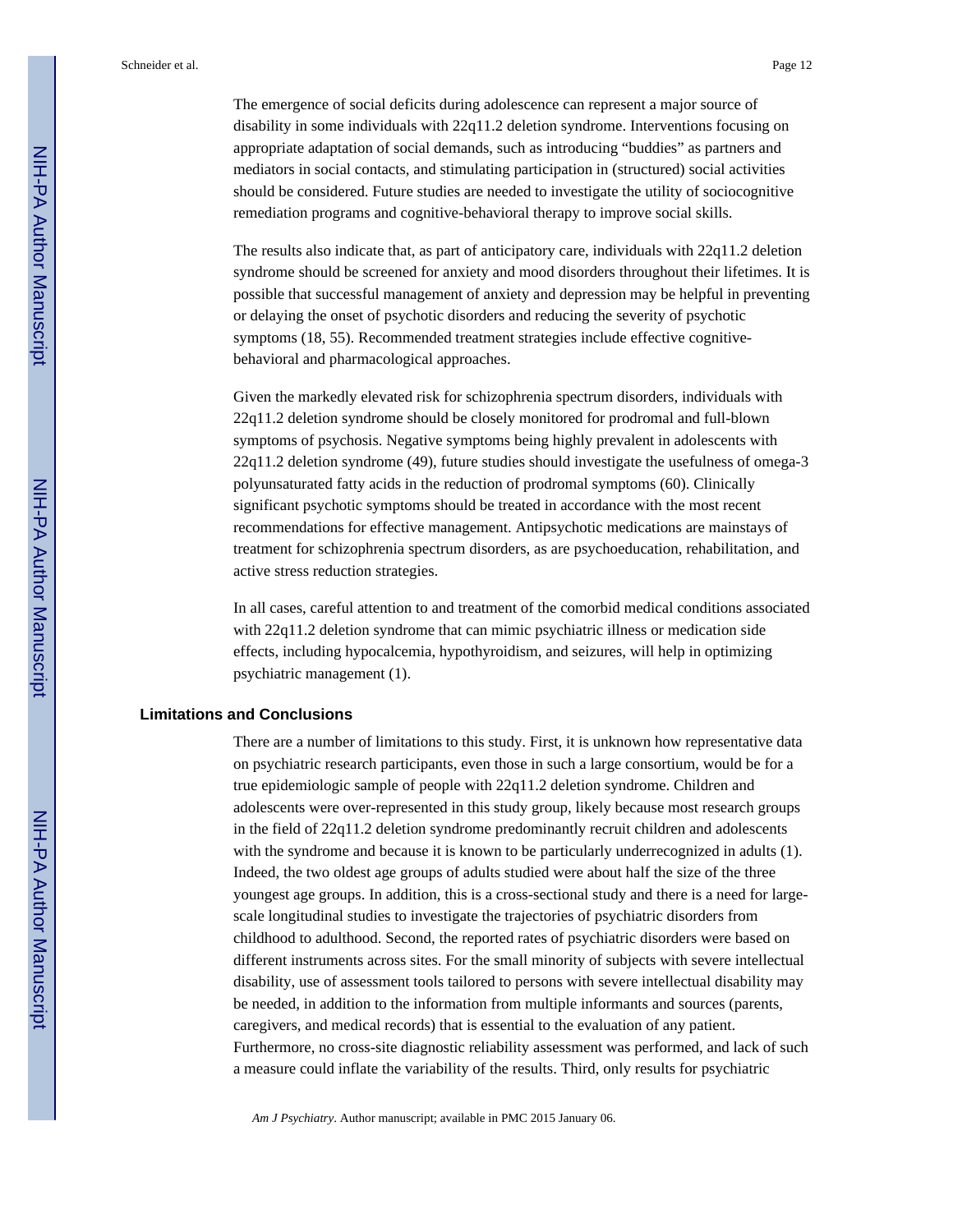disorders meeting diagnostic criteria were presented. Future studies that include a dimensional examination of symptoms may better capture the full spectrum of psychopathology. Additional studies of at-risk mental states in this population would be particularly relevant. Finally, several important variables could not be taken into account in the results related to prevalence of psychiatric disorders. In particular, intellectual level, the presence of medical conditions, and treatment status were not available for all participants, although these factors, particularly intellectual level, may have significantly influenced the results. Also, information regarding the exact break points of the 22q11.2 deletion for each participant was not available for this study, which prevented examination of the influence of deletion size on the psychiatric phenotype. However, previous studies have shown that the vast majority of individuals with 22q11.2 deletion syndrome have the typical 3-Mb 22q11.2 deletion, that there is no convincing evidence that phenotypic expression is related to the length of the deletion, and that there is no difference in the prevalence of the typical deletion between those with and without major psychiatric disorders, such as schizophrenia (1). The strengths of the study include the collaborative nature of the work, the large number of subjects, and the wide age range of the participants.

In conclusion, this study provides the prevalence of psychiatric disorders from childhood to adulthood in a group of more than 1,400 individuals with 22q11.2 deletion syndrome, a genetic condition associated with one of the highest risks known for developing schizophrenia. Such large-scale studies promise to help improve knowledge about 22q11.2 deletion syndrome and in the future will provide data on key modifiers of psychiatric expression that could be generalizable to all forms of psychiatric illness.

#### **Acknowledgments**

Supported by funding from the NIMH International Consortium on Brain and Behavior in 22q11.2 Deletion Syndrome; the Swiss National Fund to Dr. Eliez (grants PP00B\_102864 and 32473B\_121996); from the National Center of Competence in Research program Synapsy, financed by the Swiss National Science Foundation, to Dr. Eliez (grant 51AU40\_125759); from the Canadian Institutes of Health Research to Drs. Bassett and Chow (grants MOP-97800, MOP-89066, and MOP-74631); from the Ontario Mental Health Foundation to Dr. Chow; from support of Dr. Bassett as the Canada Research Chair in Schizophrenia Genetics and Genomic Disorders and as the Dalglish Chair in 22q11.2 Deletion Syndrome; from the Baily Thomas Charitable Trust to Drs. van den Bree and Owen (grant 2315/1); from the Waterloo Foundation to Drs. van den Bree and Owen (grant 912-1234); from the Wellcome Trust Institutional Strategic Support Fund to Drs. van den Bree and Owen; from the Wellcome Trust to Dr. K.C. Murphy and Dr. Owen (grant GR067869MF); from Ireland's Health Research Board to Dr. K.C. Murphy (grants RP/2004/30 and RP/2008/169); from the Health Foundation to Drs. K.C. Murphy and D.G. Murphy (grant 1206/188); from NIMH to Dr. Kates (grant MH-064824), Dr. Gur (grant MH-087626), Drs. McDonald-McGinn and Zackai (grant MH-087636), Dr. Shashi (grants MH-78015 and MH-091314), and Dr. Bearden (grant RO1 MH-085953); from the National Institute of Child Health and Human Development to Drs. McDonald-McGinn and Zackai (grant HD-070454), Dr. Bearden (P50 HD-055784 [CART pilot project grant]), and Dr. Simon (grant R01 HD-042974); from the Brain and Behavior Research Foundation (formerly NARSAD) to Dr. Vorstman (Young Investigator Award), Dr. Van Amelsvoort (Young Investigator Award), Dr. Armando (Young Investigator Award), and Dr. Ousley; from the State University of New York Hendricks Fund to Dr. Antshel; from the Basil O'Connor Starter Scholar Research Award by the March of Dimes to Dr. Gothelf (grant 5-FY06-590); from the Binational Science Foundation to Dr. Gothelf (grant 2011378); from the Gazit-Globe Award to Dr. Green; from the Dutch Brain Foundation to Dr. Van Amelsvoort; from the Robert W. Woodruff Fund to Dr. Ousley; from the Simons Foundation to Dr. Ousley; from a Hunter Medical Research Institute Post-Doctoral Fellowship to Dr. Campbell; and from an Australian Training Fellowship awarded by the National Health and Medical Research Council of Australia to Dr. Simon (grant 455614).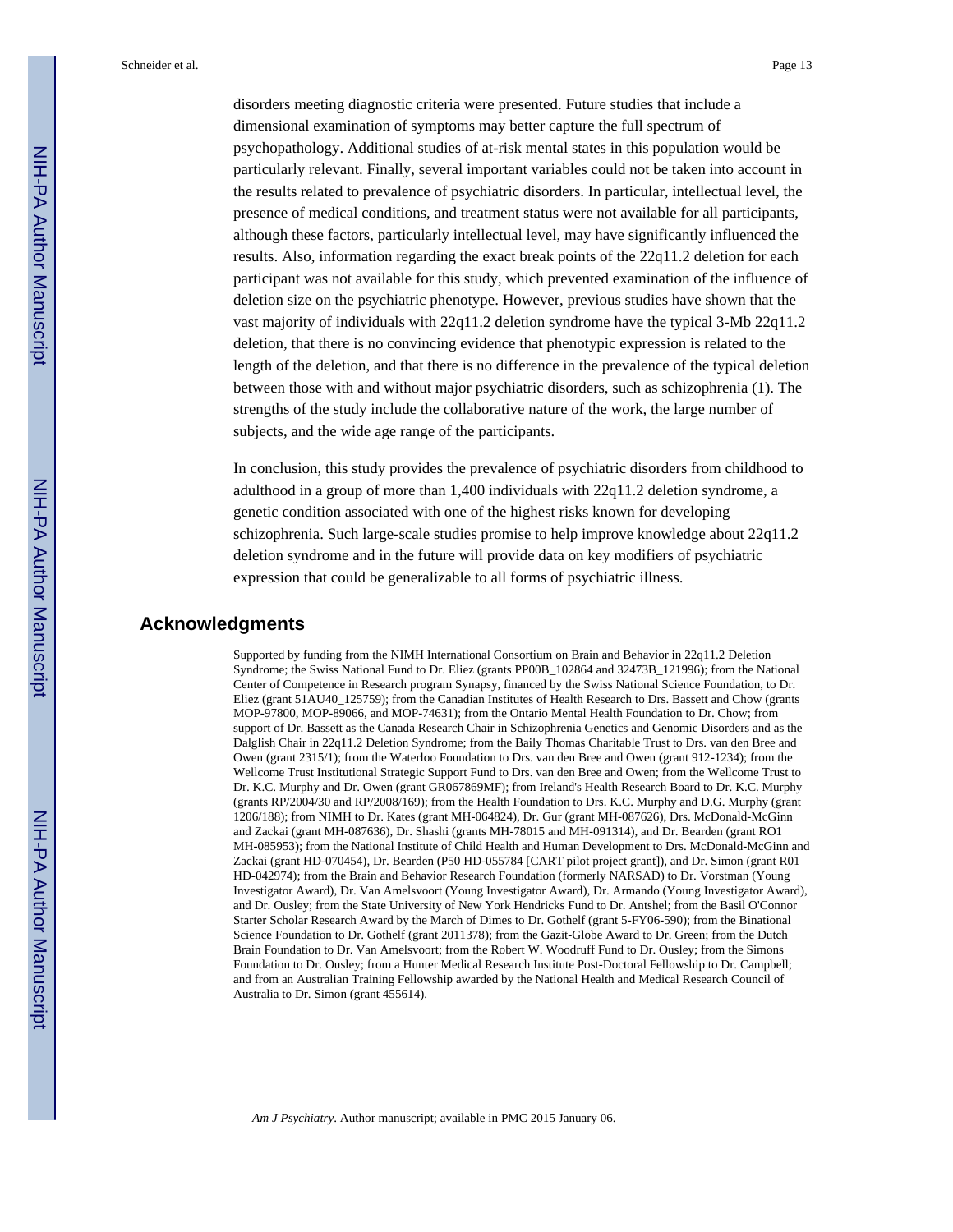### **References**

- 1. Bassett AS, McDonald-McGinn DM, Devriendt K, Digilio MC, Goldenberg P, Habel A, Marino B, Oskarsdottir S, Philip N, Sullivan K, Swillen A, Vorstman J. International 22q11.2 Deletion Syndrome Consortium: Practical guidelines for managing patients with 22q11.2 deletion syndrome. J Pediatr. 2011; 159:332–339. e1. [PubMed: 21570089]
- 2. Duijff SN, Klaassen PWJ, de Veye HFNS, Beemer FA, Sinnema G, Vorstman JAS. Cognitive development in children with 22q11.2 deletion syndrome. Br J Psychiatry. 2012; 200:462–468. [PubMed: 22661678]
- 3. Swillen A, Vandeputte L, Cracco J, Maes B, Ghesquière P, Devriendt K, Fryns JP. Neuropsychological, learning and psychosocial profile of primary school aged children with the velo-cardio-facial syndrome (22q11 deletion): evidence for a nonverbal learning disability? Child Neuropsychol. 1999; 5:230–241. [PubMed: 10925707]
- 4. De Smedt B, Devriendt K, Fryns JP, Vogels A, Gewillig M, Swillen A. Intellectual abilities in a large sample of children with velo-cardio-facial syndrome: an update. J Intellect Disabil Res. 2007; 51:666–670. [PubMed: 17845235]
- 5. Evers LJ, De Die-Smulders CE, Smeets EE, Clerkx MG, Curfs LM. The velo-cardio-facial syndrome: the spectrum of psychiatric problems and cognitive deterioration at adult age. Genet Couns. 2009; 20:307–315. [PubMed: 20162865]
- 6. Fung WLA, McEvilly R, Fong J, Silversides C, Chow E, Bassett A. Elevated prevalence of generalized anxiety disorder in adults with 22q11.2 deletion syndrome (letter). Am J Psychiatry. 2010; 167:998. [PubMed: 20693476]
- 7. Gothelf D, Frisch A, Munitz H, Rockah R, Laufer N, Mozes T, Hermesh H, Weizman A, Frydman M. Clinical characteristics of schizophrenia associated with velo-cardio-facial syndrome. Schizophr Res. 1999; 35:105–112. [PubMed: 9988847]
- 8. Green T, Gothelf D, Glaser B, Debbane M, Frisch A, Kotler M, Weizman A, Eliez S. Psychiatric disorders and intellectual functioning throughout development in velocardiofacial (22q11.2 deletion) syndrome. J Am Acad Child Adolesc Psychiatry. 2009; 48:1060–1068. [PubMed: 19797984]
- 9. Murphy KC, Jones LA, Owen MJ. High rates of schizophrenia in adults with velo-cardio-facial syndrome. Arch Gen Psychiatry. 1999; 56:940–945. [PubMed: 10530637]
- 10. Pulver AE, Nestadt G, Goldberg R, Shprintzen RJ, Lamacz M, Wolyniec PS, Morrow B, Karayiorgou M, Antonarakis SE, Housman D, Kucheriapati R. Psychotic illness in patients diagnosed with velo-cardio-facial syndrome and their relatives. J Nerv Ment Dis. 1994; 182:476– 478. [PubMed: 8040660]
- 11. Shprintzen RJ, Goldberg R, Golding-Kushner KJ, Marion RW. Late-onset psychosis in the velocardio-facial syndrome. Am J Med Genet. 1992; 42:141–142. [PubMed: 1308357]
- 12. Tang SX, Yi JJ, Calkins ME, Whinna DA, Kohler CG, Souders MC, McDonald-McGinn DM, Zackai EH, Emanuel BS, Gur RC, Gur RE. Psychiatric disorders in 22q11.2 deletion syndrome are prevalent but undertreated. Psychol Med. Sep 9.2013 Epub ahead of print.
- 13. Antshel KM, Aneja A, Strunge L, Peebles J, Fremont WP, Stallone K, Abdulsabur N, Higgins AM, Shprintzen RJ, Kates WR. Autistic spectrum disorders in velo-cardio facial syndrome (22q11.2 deletion). J Autism Dev Disord. 2007; 37:1776–1786. [PubMed: 17180713]
- 14. Antshel KM, Fremont W, Roizen NJ, Shprintzen R, Higgins AM, Dhamoon A, Kates WR. ADHD, major depressive disorder, and simple phobias are prevalent psychiatric conditions in youth with velocardiofacial syndrome. J Am Acad Child Adolesc Psychiatry. 2006; 45:596–603. [PubMed: 16670654]
- 15. Antshel KM, Shprintzen R, Fremont W, Higgins AM, Faraone SV, Kates WR. Cognitive and psychiatric predictors to psychosis in velocardiofacial syndrome: a 3-year follow-up study. J Am Acad Child Adolesc Psychiatry. 2010; 49:333–344. [PubMed: 20410726]
- 16. Baker KD, Skuse DH. Adolescents and young adults with 22q11 deletion syndrome: psychopathology in an at-risk group. Br J Psychiatry. 2005; 186:115–120. [PubMed: 15684233]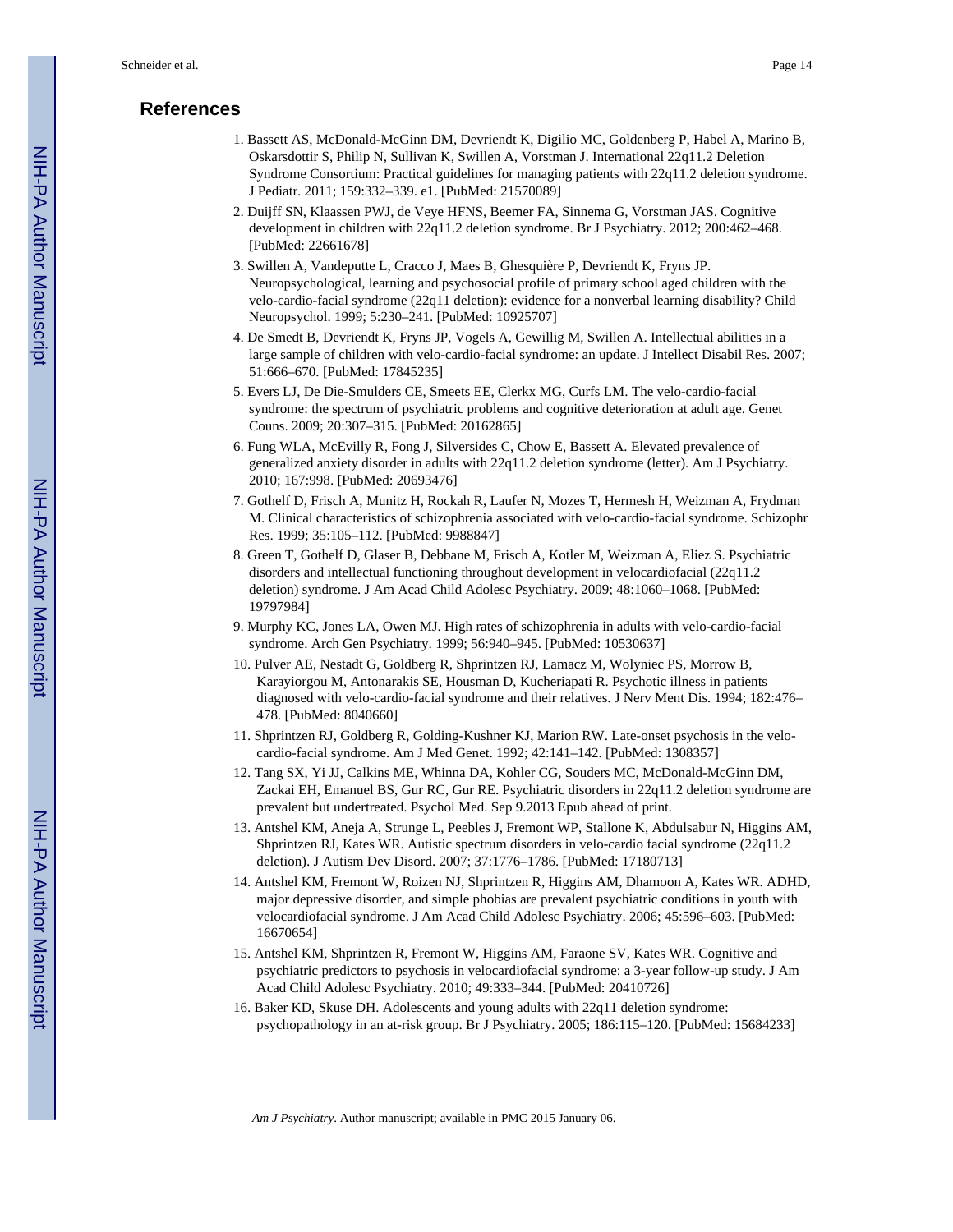- 17. Feinstein C, Eliez S, Blasey CM, Reiss AL. Psychiatric disorders and behavioral problems in children with velocardiofacial syndrome: usefulness as phenotypic indicators of schizophrenia risk. Biol Psychiatry. 2002; 51:312–318. [PubMed: 11958782]
- 18. Gothelf D, Feinstein C, Thompson T, Gu E, Penniman L, Van Stone E, Kwon H, Eliez S, Reiss AL. Risk factors for the emergence of psychotic disorders in adolescents with 22q11.2 deletion syndrome. Am J Psychiatry. 2007; 164:663–669. [PubMed: 17403981]
- 19. Jolin EM, Weller RA, Jessani NR, Zackai EH, McDonald-McGinn DM, Weller EB. Affective disorders and other psychiatric diagnoses in children and adolescents with 22q11.2 deletion syndrome. J Affect Disord. 2009; 119:177–180. [PubMed: 19269692]
- 20. Lewandowski KE, Shashi V, Berry PM, Kwapil TR. Schizophreniclike neurocognitive deficits in children and adolescents with 22q11 deletion syndrome. Am J Med Genet B Neuropsychiatr Genet. 2007; 144B:27–36. [PubMed: 17034021]
- 21. Niklasson L, Rasmussen P, Oskarsdóttir S, Gillberg C. Chromosome 22q11 deletion syndrome (CATCH 22): neuropsychiatric and neuropsychological aspects. Dev Med Child Neurol. 2002; 44:44–50. [PubMed: 11811651]
- 22. Shashi V, Veerapandiyan A, Schoch K, Kwapil T, Keshavan M, Ip E, Hooper S. Social skills and associated psychopathology in children with chromosome 22q11.2 deletion syndrome: implications for interventions. J Intellect Disabil Res. 2012; 56:865–878. [PubMed: 21883601]
- 23. Stoddard J, Niendam T, Hendren R, Carter C, Simon TJ. Attenuated positive symptoms of psychosis in adolescents with chromosome 22q11.2 deletion syndrome. Schizophr Res. 2010; 118:118–121. [PubMed: 20056393]
- 24. Vorstman JAS, Morcus MEJ, Duijff SN, Klaassen PWJ, Heinemande Boer JA, Beemer FA, Swaab H, Kahn RS, van Engeland H. The 22q11.2 deletion in children: high rate of autistic disorders and early onset of psychotic symptoms. J Am Acad Child Adolesc Psychiatry. 2006; 45:1104–1113. [PubMed: 16926618]
- 25. Young AS, Shashi V, Schoch K, Kwapil T, Hooper SR. Discordance in diagnoses and treatment of psychiatric disorders in children and adolescents with 22q11.2 deletion syndrome. Asian J Psychiatr. 2011; 4:119–124. [PubMed: 21743818]
- 26. Sobin C, Kiley-Brabeck K, Monk SH, Khuri J, Karayiorgou M. Sex differences in the behavior of children with the 22q11 deletion syndrome. Psychiatry Res. 2009; 166:24–34. [PubMed: 19217670]
- 27. Angkustsiri K, Leckliter I, Tartaglia N, Beaton EA, Enriquez J, Simon TJ. An examination of the relationship of anxiety and intelligence to adaptive functioning in children with chromosome 22q11.2 deletion syndrome. J Dev Behav Pediatr. 2012; 33:713–720. [PubMed: 23117596]
- 28. Butcher NJ, Chow EWC, Costain G, Karas D, Ho A, Bassett AS. Functional outcomes of adults with 22q11.2 deletion syndrome. Genet Med. 2012; 14:836–843. [PubMed: 22744446]
- 29. Delio M, Guo T, McDonald-McGinn DM, Zackai E, Herman S, Kaminetzky M, Higgins AM, Coleman K, Chow C, Jalbrzikowski M, Bearden CE, Bailey A, Vangkilde A, Olsen L, Olesen C, Skovby F, Werge TM, Templin L, Busa T, Philip N, Swillen A, Vermeesch JR, Devriendt K, Schneider M, Dahoun S, Eliez S, Schoch K, Hooper SR, Shashi V, Samanich J, Marion R, van Amelsvoort T, Boot E, Klaassen P, Duijff SN, Vorstman J, Yuen T, Silversides C, Chow E, Bassett A, Frisch A, Weizman A, Gothelf D, Niarchou M, van den Bree M, Owen MJ, Suñer DH, Andreo JR, Armando M, Vicari S, Digilio MC, Auton A, Kates WR, Wang T, Shprintzen RJ, Emanuel BS, Morrow BE. Enhanced maternal origin of the 22q11.2 deletion in velocardiofacial and DiGeorge syndromes. Am J Hum Genet. 2013; 92:439–447. correction, 92: 637. [PubMed: 23453669]
- 30. Angold A, Prendergast M, Cox A, Harrington R, Simonoff E, Rutter M. The Child and Adolescent Psychiatric Assessment (CAPA). Psychol Med. 1995; 25:739–753. [PubMed: 7480451]
- 31. Wing JK, Babor T, Brugha T, Burke J, Cooper JE, Giel R, Jablenski A, Regier D, Sartorius N. SCAN: Schedules for Clinical Assessment in Neuropsychiatry. Arch Gen Psychiatry. 1990; 47:589–593. [PubMed: 2190539]
- 32. First, M.; Gibbon, M.; Spitzer, R.; Williams, J. Structured Clinical Interview for the DSM-IV Axis I Disorders (SCID-I). Washington, DC: American Psychiatric Association; 1996.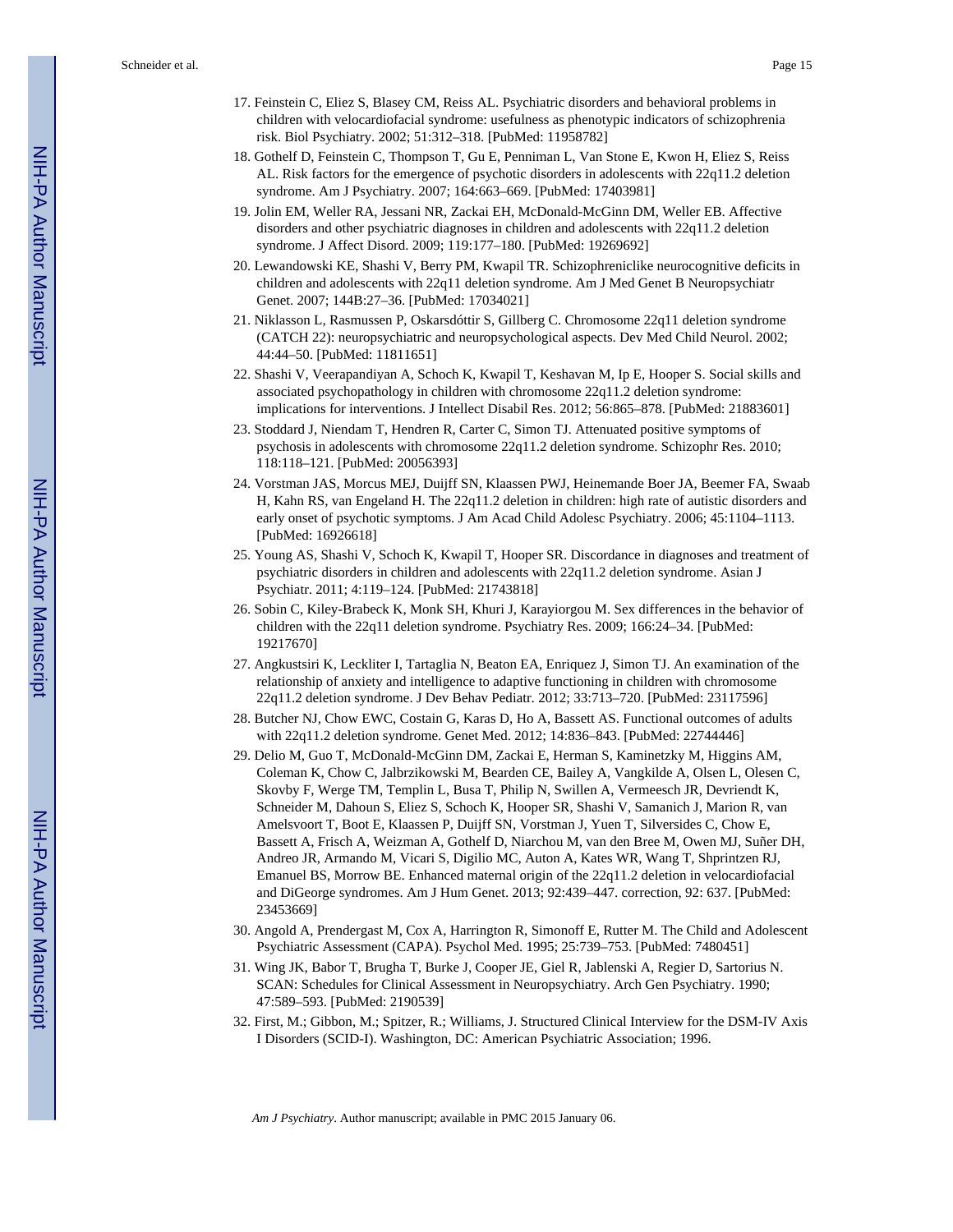- 33. Lord C, Rutter M, Goode S, Heemsbergen J, Jordan H, Mawhood L, Schopler E. Autism Diagnostic Observation Schedule: a standardized observation of communicative and social behavior. J Autism Dev Disord. 1989; 19:185–212. [PubMed: 2745388]
- 34. Kaufman J, Birmaher B, Brent D, Rao U, Flynn C, Moreci P, Williamson D, Ryan N. Schedule for Affective Disorders and Schizophrenia for School-Age Children—Present and Lifetime Version (K-SADS-PL): initial reliability and validity data. J Am Acad Child Adolesc Psychiatry. 1997; 36:980–988. [PubMed: 9204677]
- 35. Lord C, Rutter M, Le Couteur A. Autism Diagnostic Interview– Revised: a revised version of a diagnostic interview for caregivers of individuals with possible pervasive developmental disorders. J Autism Dev Disord. 1994; 24:659–685. [PubMed: 7814313]
- 36. Reich W. Diagnostic Interview for Children and Adolescents (DICA). J Am Acad Child Adolesc Psychiatry. 2000; 39:59–66. [PubMed: 10638068]
- 37. Sheehan DV, Lecrubier Y, Harnett-Sheehan K, Janavs J, Weiller E, Keskiner A, Schinka J, Knapp E, Sheehan MF, Dunbar GC. The validity of the Mini International Neuropsychiatric Interview (MINI) according to the SCID-P and its reliability. Eur Psychiatry. 1997; 12:232–241.
- 38. Prosser H, Moss S, Costello H, Simpson N, Patel P, Rowe S. Reliability and validity of the Mini PAS-ADD for assessing psychiatric disorders in adults with intellectual disability. J Intellect Disabil Res. 1998; 42:264–272. [PubMed: 9786440]
- 39. Shaffer D, Schwab-Stone M, Fisher P, Cohen P, Piacentini J, Davies M, Conners CK, Regier D. The Diagnostic Interview Schedule for Children–Revised Version (DISC-R), I: preparation, field testing, interrater reliability, and acceptability. J Am Acad Child Adolesc Psychiatry. 1993; 32:643–650. [PubMed: 8496128]
- 40. Sparrow, SS.; Balla, DA.; Cicchetti, DV. Vineland Adaptive Behavior Scales. Circle Pines, Minn: American Guidance Service; 1984.
- 41. Kessler RC, Adler L, Barkley R, Biederman J, Conners CK, Demler O, Faraone SV, Greenhill LL, Howes MJ, Secnik K, Spencer T, Ustun TB, Walters EE, Zaslavsky AM. The prevalence and correlates of adult ADHD in the United States: results from the National Comorbidity Survey Replication. Am J Psychiatry. 2006; 163:716–723. [PubMed: 16585449]
- 42. Antshel KM, Hendricks K, Shprintzen R, Fremont W, Higgins AM, Faraone SV, Kates WR. The longitudinal course of attention deficit/hyperactivity disorder in velo-cardio-facial syndrome. J Pediatr. 2013; 163:187–193. e1. [PubMed: 23337092]
- 43. Green T, Weinberger R, Diamond A, Berant M, Hirschfeld L, Frisch A, Zarchi O, Weizman A, Gothelf D. The effect of methylphenidate on prefrontal cognitive functioning, inattention, and hyperactivity in velocardiofacial syndrome. J Child Adolesc Psychopharmacol. 2011; 21:589–595. [PubMed: 22149470]
- 44. Ahuja A, Martin J, Langley K, Thapar A. Intellectual disability in children with attention deficit hyperactivity disorder. J Pediatr. 2013; 163:890–895. e1. [PubMed: 23608559]
- 45. Grizenko N, Paci M, Joober R. Is the inattentive subtype of ADHD different from the combined/ hyperactive subtype? J Atten Disord. 2010; 13:649–657. [PubMed: 19767592]
- 46. Dekker MC, Koot HM. DSM-IV disorders in children with borderline to moderate intellectual disability. I: prevalence and impact. J Am Acad Child Adolesc Psychiatry. 2003; 42:915–922. [PubMed: 12874493]
- 47. Kessler RC, Avenevoli S, Costello EJ, Georgiades K, Green JG, Gruber MJ, He JP, Koretz D, McLaughlin KA, Petukhova M, Sampson NA, Zaslavsky AM, Merikangas KR. Prevalence, persistence, and sociodemographic correlates of DSM-IV disorders in the National Comorbidity Survey Replication Adolescent Supplement. Arch Gen Psychiatry. 2012; 69:372–380. [PubMed: 22147808]
- 48. Angkustsiri K, Goodlin-Jones B, Deprey L, Brahmbhatt K, Harris S, Simon TJ. Social impairments in chromosome 22q11.2 deletion syndrome (22q11.2DS): autism spectrum disorder or a different endophenotype? J Autism Dev Disord. Sep 18.2013 Epub ahead of print.
- 49. Schneider M, Van der Linden M, Glaser B, Rizzi E, Dahoun SP, Hinard C, Bartoloni L, Antonarakis SE, Debbané M, Eliez S. Preliminary structure and predictive value of attenuated negative symptoms in 22q11.2 deletion syndrome. Psychiatry Res. 2012; 196:277–284. [PubMed: 22377578]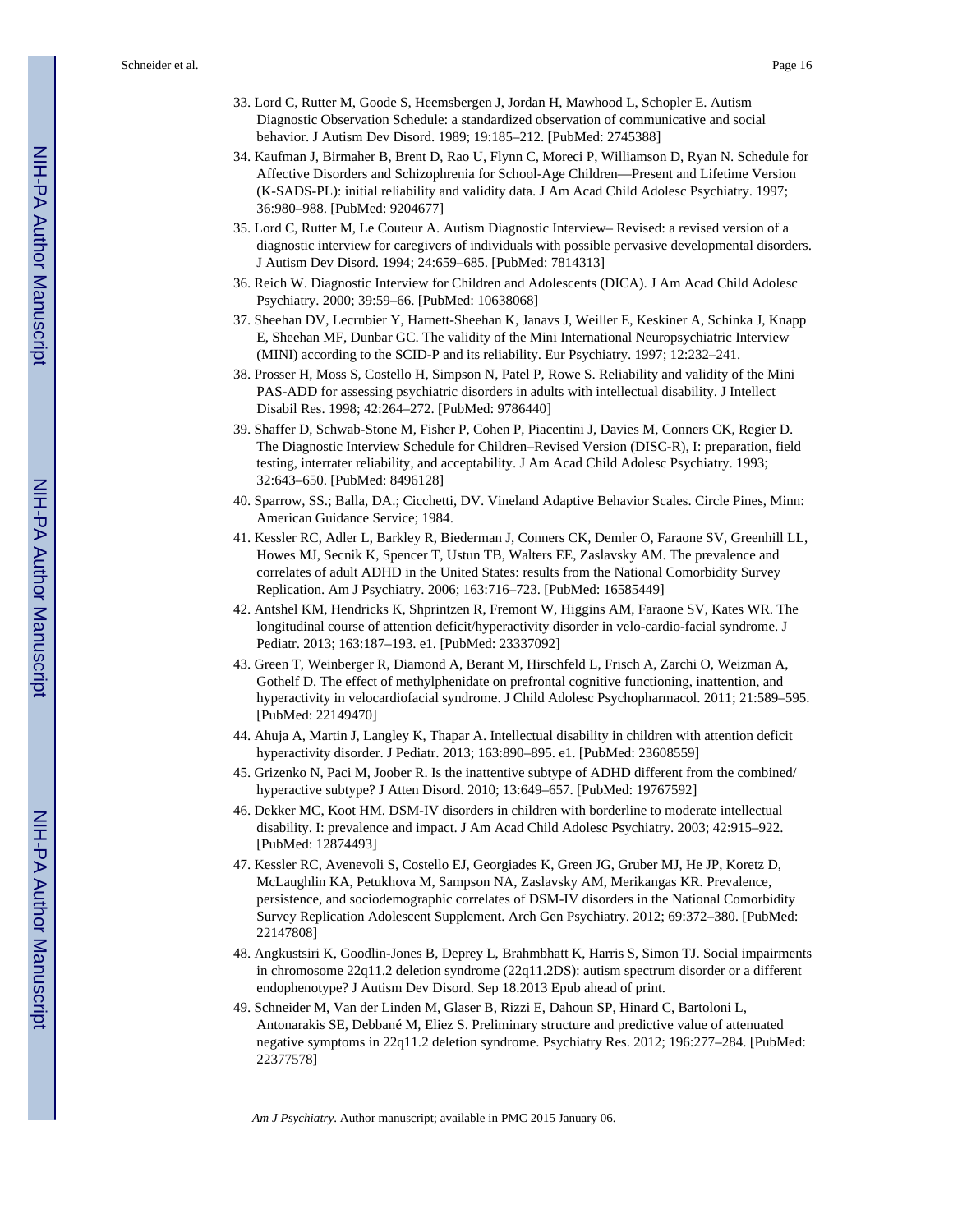- 50. Yuen T, Chow EW, Silversides CK, Bassett AS. Premorbid adjustment and schizophrenia in individuals with 22q11.2 deletion syndrome. Schizophr Res. 2013; 151:221–225. [PubMed: 24262682]
- 51. Baker K, Vorstman JAS. Is there a core neuropsychiatric phenotype in 22q11.2 deletion syndrome? Curr Opin Neurol. 2012; 25:131–137. [PubMed: 22395003]
- 52. Karayiorgou M, Simon TJ, Gogos JA. 22q11.2 microdeletions: linking DNA structural variation to brain dysfunction and schizophrenia. Nat Rev Neurosci. 2010; 11:402–416. [PubMed: 20485365]
- 53. Papolos DF, Faedda GL, Veit S, Goldberg R, Morrow B, Kucherlapati R, Shprintzen RJ. Bipolar spectrum disorders in patients diagnosed with velo-cardio-facial syndrome: does a hemizygous deletion of chromosome 22q11 result in bipolar affective disorder? Am J Psychiatry. 1996; 153:1541–1547. [PubMed: 8942449]
- 54. Kahn JP, Meyers JR. Treatment of comorbid panic disorder and schizophrenia: evidence for a panic psychosis. Psychiatr Ann. 2000; 30:29–33.
- 55. Gothelf D, Schneider M, Green T, Debbané M, Frisch A, Glaser B, Zilkha H, Schaer M, Weizman A, Eliez S. Risk factors and the evolution of psychosis in 22q11.2 deletion syndrome: a longitudinal 2-site study. J Am Acad Child Adolesc Psychiatry. 2013; 52:1192–1203. e3. [PubMed: 24157393]
- 56. Maughan B, Rowe R, Messer J, Goodman R, Meltzer H. Conduct disorder and oppositional defiant disorder in a national sample: developmental epidemiology. J Child Psychol Psychiatry. 2004; 45:609–621. [PubMed: 15055379]
- 57. Merikangas KR, He JP, Brody D, Fisher PW, Bourdon K, Koretz DS. Prevalence and treatment of mental disorders among US children in the 2001-2004 NHANES. Pediatrics. 2010; 125:75–81. [PubMed: 20008426]
- 58. Hayward C, Sanborn K. Puberty and the emergence of gender differences in psychopathology. J Adolesc Health. 2002; 30(4 suppl):49–58. [PubMed: 11943575]
- 59. MacCabe JH, Murray RM. Intellectual functioning in schizophrenia: a marker of neurodevelopmental damage? J Intellect Disabil Res. 2004; 48(part 6):519–523. [PubMed: 15312051]
- 60. Amminger GP, Schäfer MR, Papageorgiou K, Klier C, Cotton SM, Harrigan SM, Mackinnon A, McGorry PD, Berger GE. Long-chain omega-3 fatty acids for indicated prevention of psychotic disorders. Arch Gen Psychiatry. 2010; 67:146–154. [PubMed: 20124114]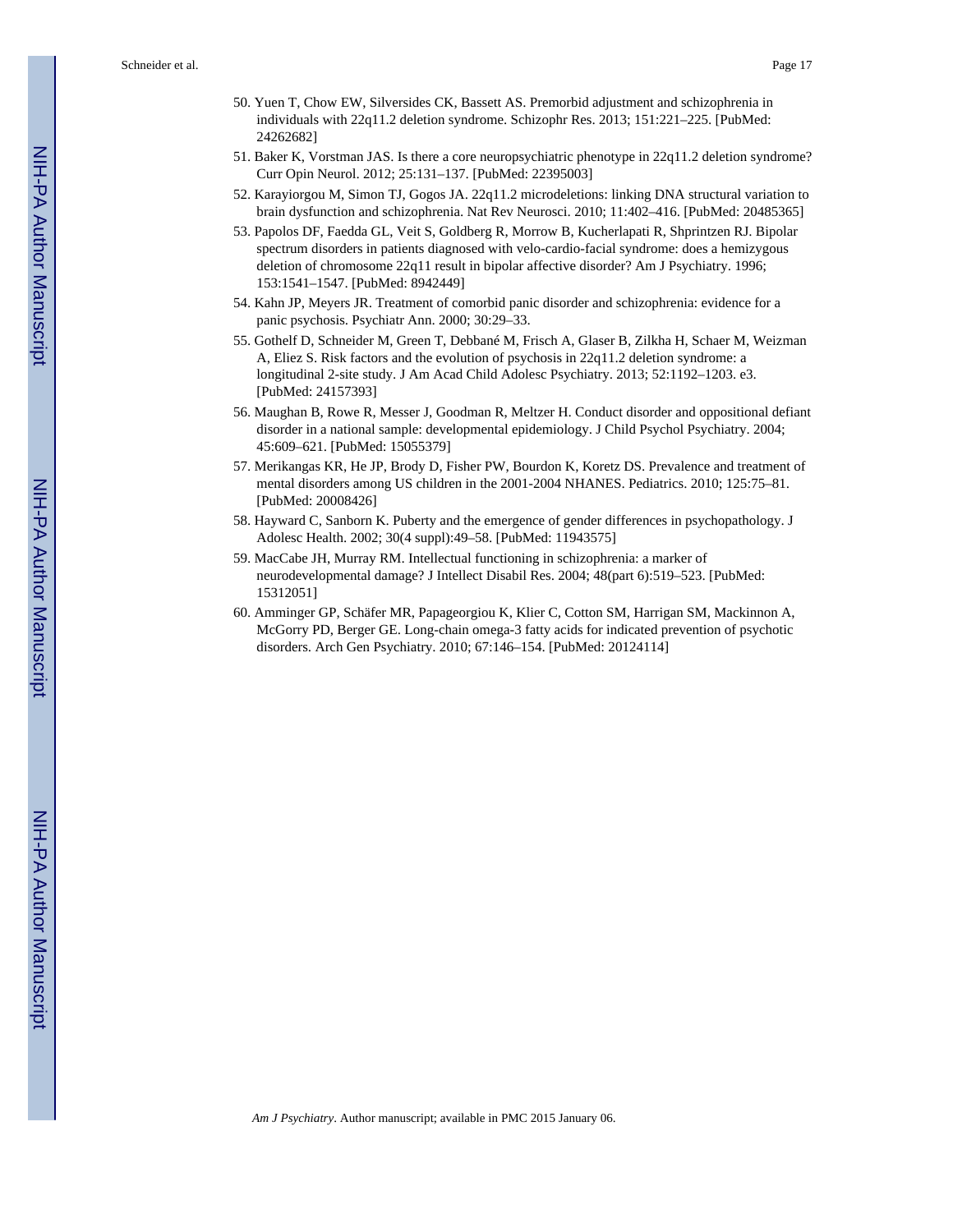Schneider et al. Page 18

100

 $90\,$ 

 $80\,$ 

 $70\,$ 

60

50

 $40\,$ 

30

20

 $10\,$ 

 $\boldsymbol{0}$ 

6

9

 $\overline{15}$ 

 $12$ 

 $\overline{18}$ 

 $\overline{21}$ 

24 27

Number of Participants



**Figure 1. Age Distribution of 1,402 Participants With 22q11.2 Deletion Syndrome Assessed for Psychiatric Disorders**

36

Age (years)

39

42

 $\overline{48}$ 

51

54

57

45

 $\overline{30}$  $\overline{33}$ 

NIH-PA Author Manuscript

*Am J Psychiatry*. Author manuscript; available in PMC 2015 January 06.

 $\overline{69}$ 

66

60

63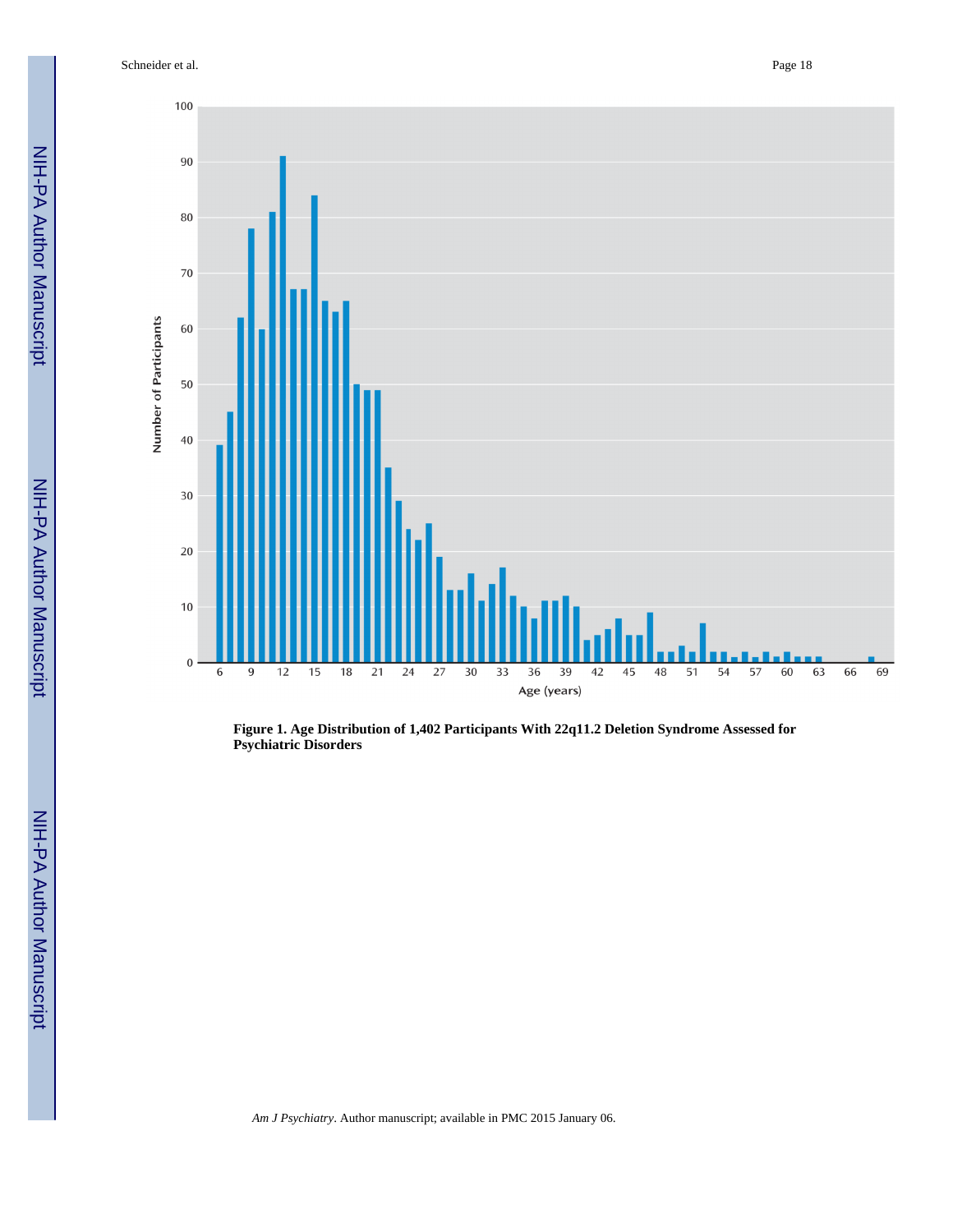Schneider et al. Page 19



#### **Figure 2. Prevalence of Schizophrenia Spectrum Disorders and Distribution of Specific Disorders by Age in Participants With 22q11.2 Deletion Syndrome<sup>a</sup>**

<sup>a</sup> Among the 235 subjects with schizophrenia spectrum disorders, the prevalence of a schizophrenia diagnosis increased significantly over the age groups  $(\chi^2=12.54, df=4,$ p=0.01), whereas the diagnosis of psychotic disorder not otherwise specified decreased  $(\chi^2 = 17.17, df = 4, p = 0.002)$ .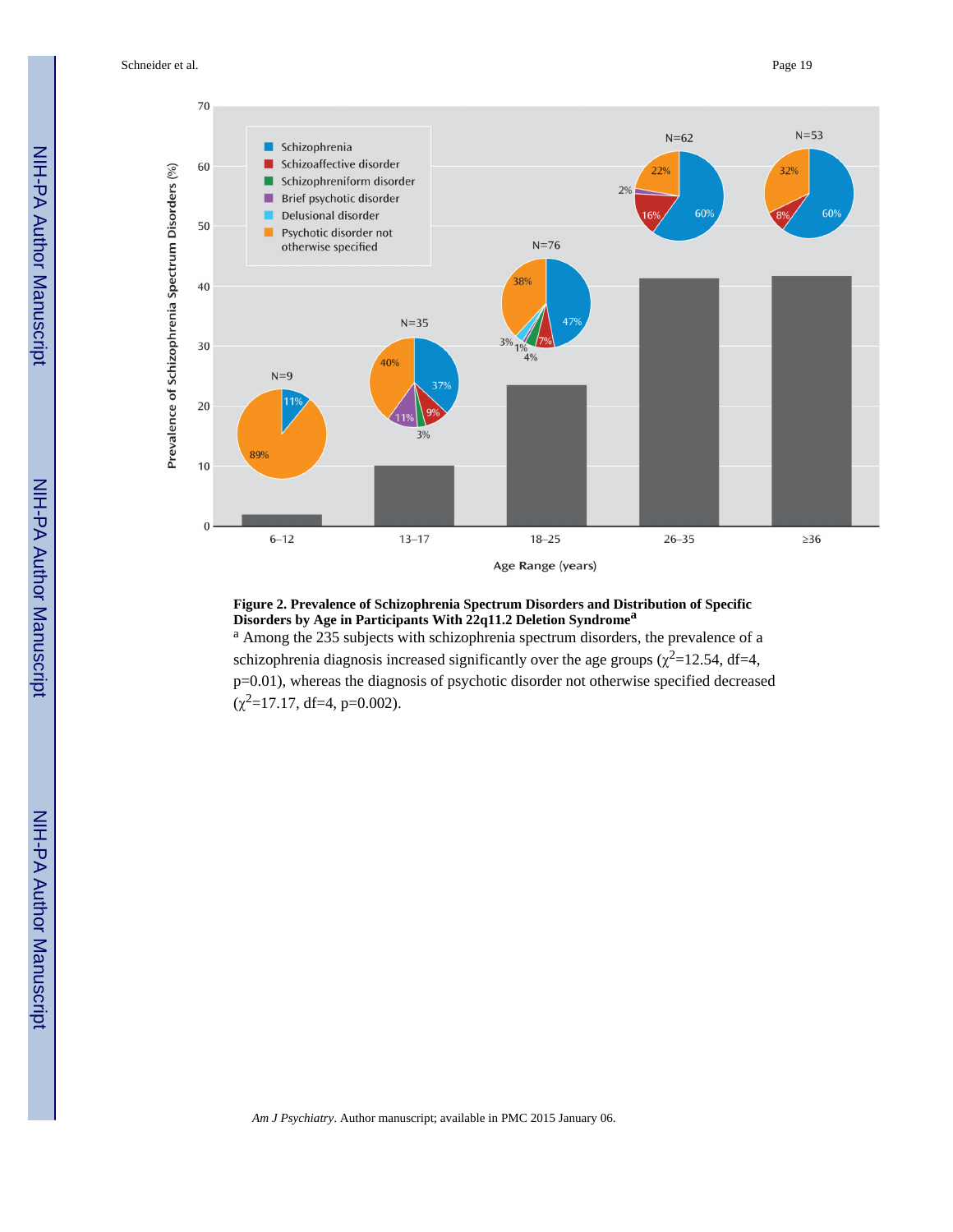| s<br>C<br>C<br>C |
|------------------|
|                  |
|                  |
|                  |
|                  |
|                  |
|                  |
|                  |
|                  |
|                  |
|                  |
| j                |
|                  |
|                  |
|                  |
|                  |
| į                |
|                  |
|                  |
|                  |
|                  |
|                  |
|                  |
|                  |
|                  |

Table 1<br>Number of Participants in a Study of Psychiatric Disorders at Each Site in the International Consortium on Brain and Behavior in 22q11.2 **Number of Participants in a Study of Psychiatric Disorders at Each Site in the International Consortium on Brain and Behavior in 22q11.2**  Deletion Syndrome **Deletion Syndrome**

|                             |                                                |                  |                   | Children Under Age 18 |                         |                                                                                                                     |
|-----------------------------|------------------------------------------------|------------------|-------------------|-----------------------|-------------------------|---------------------------------------------------------------------------------------------------------------------|
| Site (and Abbreviation)     | <b>Principal Investigators</b>                 | Z                | Age Range (years) | z                     | $\mathcal{S}_{\bullet}$ | Psychiatric Instruments Used <sup>a</sup>                                                                           |
| Toronto (TOR)               | Chow<br>A.S. Bassett, E.W.C.                   | 216              | $7 - 68$          | 5                     | 28.24                   | SCID (N=156), K-SADS (N=60), ADOS (if autism was suspected)<br>$(N=15)$                                             |
| Cardiff and Dublin (CAR/DU) | M.B.M. van den Bree, M. Owen,<br>K.C. Murphy   | 184              | $6 - 63$          | 106                   | 57.61                   | CAPA (N=101), SCAN (N=83)                                                                                           |
| Syracuse, N.Y. (SYR)        | W.R. Kates                                     | 122              | $5 + 7$           | 59                    | 48.36                   | K-SADS (N=96), SCID (N=26), ADI-R (N=109), adaptive and<br>intellectual functioning data (N=87)                     |
| Philadelphia (PHL)          | D.M. McDonald-McGinn, E.H.<br>Zackai, R.E. Gur | $\frac{16}{1}$   | $5 + 7$           | $\sqrt{2}$            | 60.34                   | K-SADS (N=116), SCID (mood and psychosis modules) (N=116),<br>adaptive and intellectual functioning data (N=1)      |
| Geneva (GVA)                | S. Eliez                                       | 114              | $6 - 44$          | 88                    | 77.19                   | K-SADS psychosis supplement (N=114), DICA (N=88), SCID<br>(N=26), adaptive and intellectual functioning data (N=90) |
| Utrecht (UCHT)              | J. Vorstman                                    | $\overline{110}$ | $9 - 26$          | ವ                     | 73.64                   | K-SADS (mood and psychosis modules) (N=110), ADI-R (N=110)                                                          |
| Tel Aviv (TA)               | D. Gothelf                                     | 105              | $6 - 55$          | 58                    | 55.24                   | K-SADS (N=105), SCID (N=45), adaptive and intellectual<br>functioning data $(N=5)$                                  |
| Maastricht (MST)            | T. Van Amelsvoort                              | 100              | $14 - 60$         | 4                     | 4.00                    | MINI (N=74), Mini PAS-ADD (N=26)                                                                                    |
| Durham, N.C. (DRM)          | V. Shashi                                      | 85               | $6 - 19$          | 82                    | 96.47                   | CDISC $(N=85)$                                                                                                      |
| Los Angeles (LA)            | C.E. Bearden                                   | 68               | $6 - 61$          | 51                    | 75.00                   | CDISC (N=51), SCID (N=49), ADI-R/ADOS (N=68)                                                                        |
| Rome (RO)                   | M. Armando                                     | 59               | $6 - 24$          | 48                    | 81.36                   | K-SADS (N=59), ADI-R/ADOS (N=59)                                                                                    |
| London (LDN)                | K.C. Murphy, D.G. Murphy                       | $\frac{49}{5}$   | $6 - 16$          | $\frac{49}{5}$        | 100.00                  | CAPA (N=49)                                                                                                         |
| Atlanta (ATL)               | O. Ousley                                      | 29               | $14 - 29$         | $\overline{16}$       | 55.17                   | K-SADS (N=4), SCID (N=25), ADI-R/ADOS (N=29)                                                                        |
| Newcastle, Australia (NCS)  | L.E. Campbell                                  | 25               | $12 - 21$         | $\overline{13}$       | 52.00                   | SCID (N=25), K-SADS (N=25)                                                                                          |
| Davis, Calif. (DVS)         | T.J. Simon                                     | $\overline{c}$   | $12 - 21$         | $\frac{8}{1}$         | 80.00                   | $K-SADS (N=20)$                                                                                                     |
| Total                       |                                                | 1,402            | $6 - 68$          | 802                   | 57.20                   |                                                                                                                     |
|                             |                                                |                  |                   |                       |                         |                                                                                                                     |

<sup>a</sup>CAPA, Child and Adolescent Psychiatric Assessment (30); SCAN, Schedules for Clinical Assessment in Neuropsychiatry (31); SCID, Structured Clinical Interview for DSM-IV Axis I Disorders (32); *a*CAPA, Child and Adolescent Psychiatric Assessment (30); SCAN, Schedules for Clinical Assessment in Neuropsychiatry (31); SCID, Structured Clinical Interview for DSM-IV Axis I Disorders (32); ADOS, Autism Diagnostic Observation Schedule (33); K-SADS, Schedule for Affective Disorders and Schizophrenia for School-Age Children (34); ADI-R, Autism Diagnostic Interview-Revised (35);<br>DICA, Diagnostic Interview for Ch ADOS, Autism Diagnostic Observation Schedule (33); K-SADS, Schedule for Affective Disorders and Schizophrenia for School-Age Children (34); ADI-R, Autism Diagnostic Interview–Revised (35); DICA, Diagnostic Interview for Children and Adolescents (36); MINI, Mini International Neuropsychiatric Interview (37); Mini PAS-ADD, Mini Psychiatric Assessment Schedules for Adults With Developmental Disabilities (38); CDISC, Computerized Diagnostic Interview Schedule for Children (39).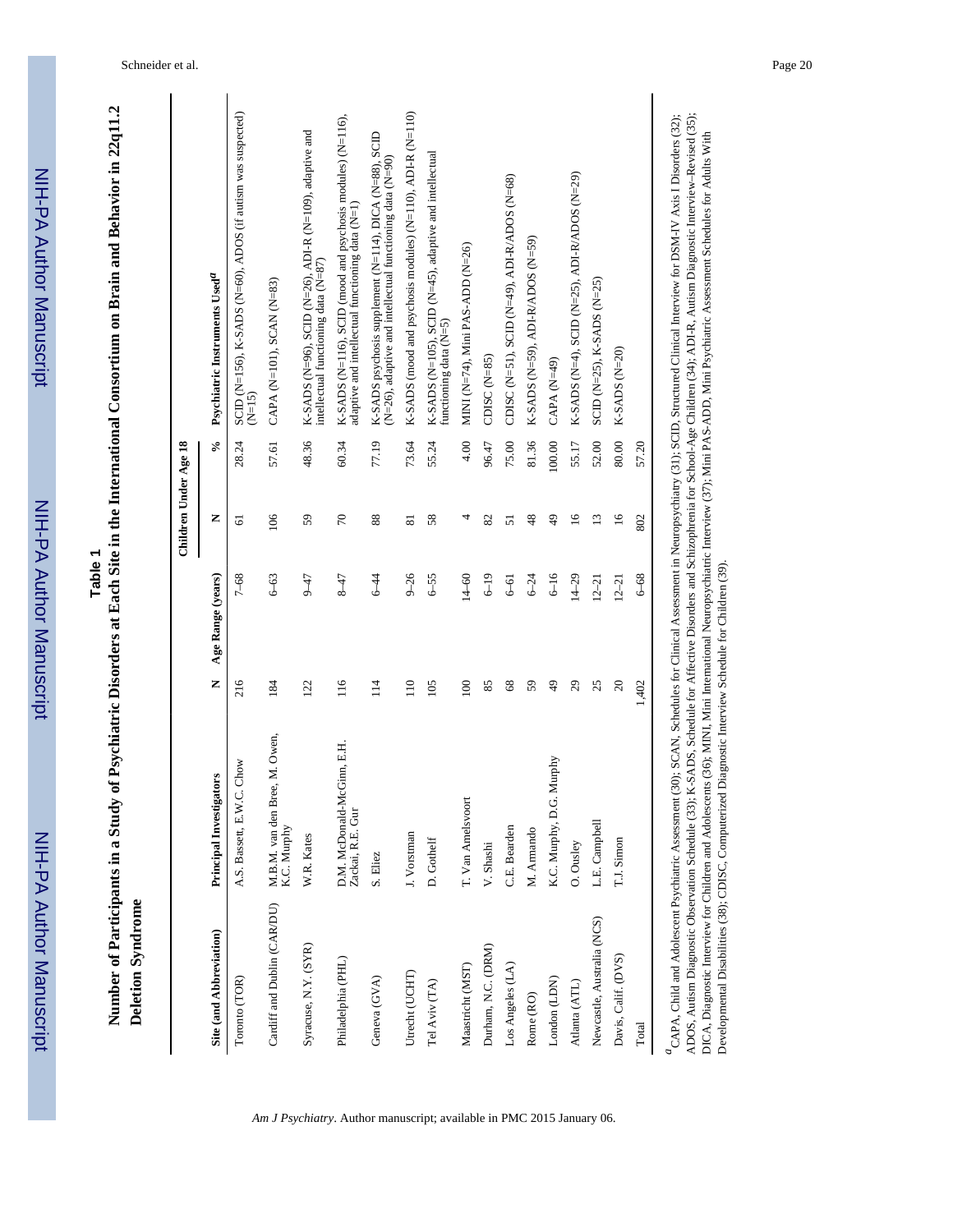| ートリー<br>アライ              |
|--------------------------|
|                          |
|                          |
|                          |
|                          |
|                          |
|                          |
|                          |
|                          |
|                          |
|                          |
|                          |
|                          |
| 'A Author Manuscript     |
|                          |
|                          |
|                          |
|                          |
|                          |
|                          |
|                          |
|                          |
|                          |
|                          |
|                          |
|                          |
|                          |
|                          |
|                          |
|                          |
|                          |
|                          |
|                          |
|                          |
| T<br>T<br>T              |
|                          |
|                          |
|                          |
|                          |
|                          |
|                          |
|                          |
|                          |
|                          |
|                          |
|                          |
|                          |
|                          |
|                          |
|                          |
| NIH-PA Author Manuscript |

**Prevalence of DSM-IV-TR Psychiatric Disorders in Five Age Groups of Subjects With 22q11.2 Deletion Syndrome Prevalence of DSM-IV-TR Psychiatric Disorders in Five Age Groups of Subjects With 22q11.2 Deletion Syndrome**

| Diagnosis                                              |                       | <b>Children and Adolescents</b> |                           |                                  |        | Adults                        |        |                             |        |
|--------------------------------------------------------|-----------------------|---------------------------------|---------------------------|----------------------------------|--------|-------------------------------|--------|-----------------------------|--------|
|                                                        | Children (6-12 Years) |                                 | Adolescents (13-17 Years) | Emerging Adults (18-25<br>Years) |        | Young Adults (26–35<br>Years) |        | Mature Adults (36<br>Years) |        |
|                                                        | $\mathcal{S}$<br>Z    | z                               | $\mathcal{S}_{\bullet}$   | z                                | $\sim$ | z                             | $\sim$ | Z                           | $\sim$ |
| Any schizophrenia                                      | 1.97<br>9/456         | 35/346                          | 10.12                     | 76/323                           | 23.53  | 62/150                        | 41.33  | 53/127                      | 41.73  |
| spectrum disorder <sup>a</sup>                         |                       |                                 |                           |                                  |        |                               |        |                             |        |
| Schizophrenia                                          | 0.22<br>1/456         | 13/342                          | 3.80                      | 36/291                           | 12.37  | 37/132                        | 28.03  | 32/106                      | 30.19  |
| Schizoaffective disorder                               | 0.00<br>0/456         | 3/342                           | 0.88                      | 5/291                            | 1.72   | 10/132                        | 7.58   | 4/106                       | 3.77   |
| Schizophreniform disorder                              | 0.00<br>0/259         | 1/289                           | 0.34                      | 3/285                            | 1.05   | 0/127                         | 0.00   | 0/89                        | 0.00   |
| Brief psychotic disorder                               | 0.00<br>0/259         | 4/289                           | 1.38                      | 1/288                            | 0.35   | $\frac{131}{2}$               | 0.76   | 0/106                       | 0.00   |
| Psychotic disorder not otherwise specified             | 1.75<br>8/456         | 14/346                          | 4.05                      | 29/323                           | 8.98   | 14/150                        | 9.33   | 17/126                      | 13.49  |
| Delusional disorder                                    | 0.00<br>0/456         | 0/346                           | 0.00                      | 2/323                            | 0.62   | 0/150                         | 0.00   | 0/127                       | 0.00   |
| Any anxiety disorder $\!b$                             | 35.63<br>155/435      | 97/286                          | 33.92                     | 71/295                           | 24.07  | 37/149                        | 24.83  | 35/127                      | 27.56  |
| Separation anxiety disorder <sup>C</sup>               | 6.33<br>25/395        | 4/259                           | 1.54                      | 2/113                            | 1.77   | 0/28                          | 0.00   | 0/20                        | 0.00   |
| Specific phobia <sup>d</sup>                           | 21.94<br>95/433       | 48/282                          | 17.02                     | 19/263                           | 7.22   | 5/131                         | 3.82   | 3/106                       | 2.83   |
| Social phobia <sup>e</sup>                             | 10.34<br>45/435       | 28/286                          | 9.79                      | 14/295                           | 4.75   | 4/149                         | 2.68   | 1/127                       | 0.79   |
| Panic disorder $\boldsymbol{f}$                        | 1.20<br>4/333         | 2/231                           | 0.87                      | 17/270                           | 6.30   | 12/137                        | 8.76   | 17/118                      | 14.41  |
| Posttraumatic stress disorder                          | 0.36<br>1/274         | 3/222                           | 1.35                      | 2/240                            | 0.83   | 0/109                         | 0.00   | 2/73                        | 2.74   |
| Obsessive-compulsive disorder                          | 5.52<br>24/435        | 17/286                          | 5.94                      | 15/295                           | 5.08   | 8/149                         | 5.37   | 8/127                       | 6.30   |
| Generalized anxiety disorder                           | 8.28<br>36/435        | 30/286                          | 10.49                     | 29/295                           | 9.83   | 18/148                        | 12.16  | 14/127                      | 11.02  |
| Anxiety disorder not otherwise specified               | 0.23<br>1/435         | 1/286                           | 0.34                      | 2/295                            | 0.68   | 1/149                         | 0.67   | 0/127                       | 0.00   |
| Any mood disorder                                      | 3.29<br>5/456         | 41/346                          | 11.85                     | 59/323                           | 18.27  | 22/150                        | 14.67  | 26/127                      | 20.47  |
| Major depressive disorder <sup>g</sup>                 | 2.19<br>0/456         | 31/346                          | 8.96                      | 35/323                           | 10.84  | 18/150                        | 12.00  | 20/127                      | 15.75  |
| $D$ ysthymia $h$                                       | 1.10<br>5/456         | 8/346                           | 2.31                      | 16/320                           | 5.00   | 2/145                         | 1.38   | 1/110                       | 0.91   |
| Bipolar disorder or (hypo)manic episode in<br>children | 0.00<br>0/318         | 2/317                           | 0.32                      | 6/320                            | 1.88   | 3/150                         | 2.00   | 5/127                       | 3.94   |
| Mood disorder not otherwise specified                  | 0.00<br>0/456         | 4/346                           | 1.16                      | 7/323                            | 2.17   | 0/150                         | 0.00   | 2/127                       | 1.57   |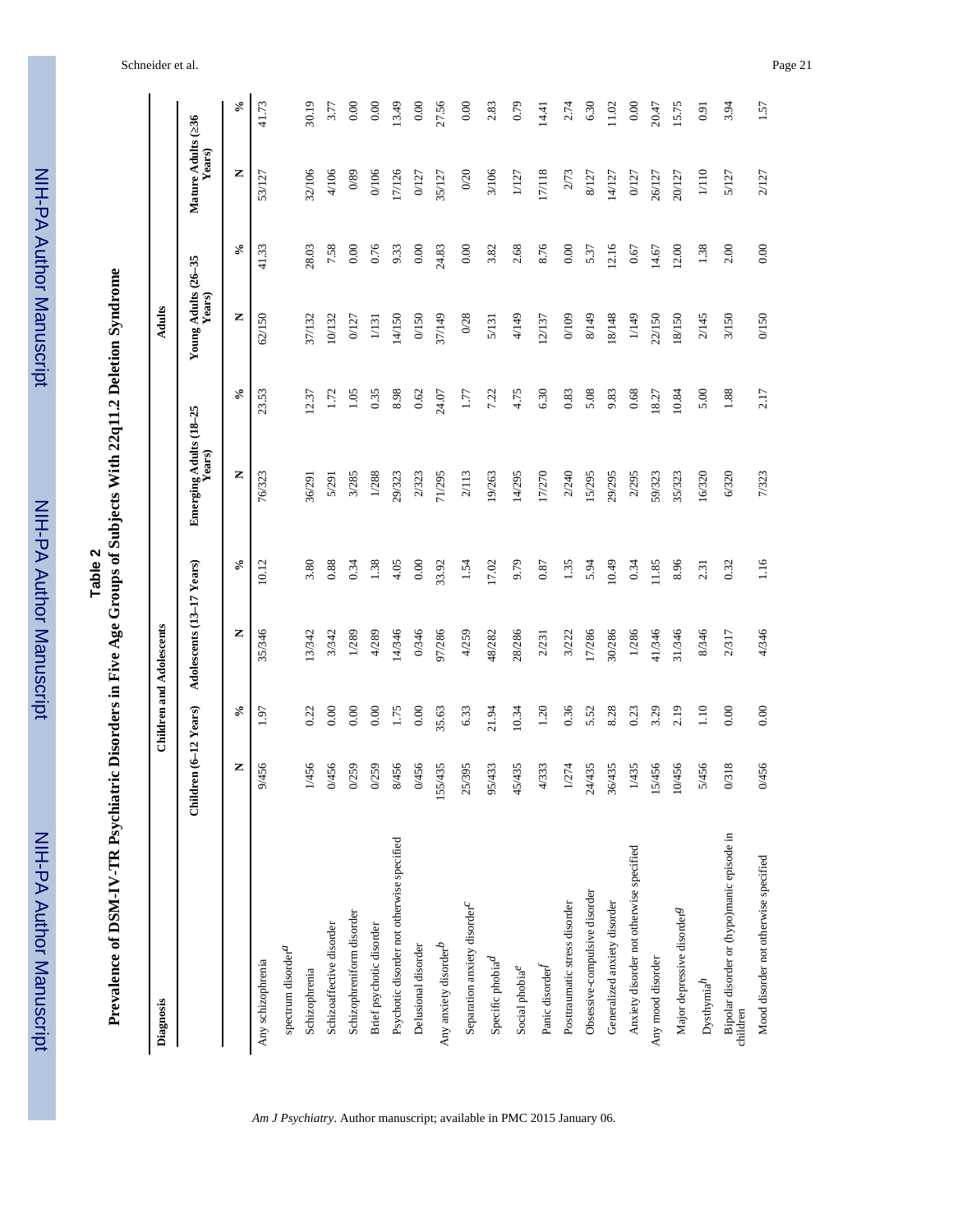| Diagnosis                                                                                                                                                  |                       |        | <b>Children and Adolescents</b> |        |                         |        | Adults                        |                            |                              |                            |
|------------------------------------------------------------------------------------------------------------------------------------------------------------|-----------------------|--------|---------------------------------|--------|-------------------------|--------|-------------------------------|----------------------------|------------------------------|----------------------------|
|                                                                                                                                                            | Children (6-12 Years) |        | Adolescents (13-17 Years)       |        | Emerging Adults (18-25) |        | Young Adults (26–35<br>Years) |                            | Mature Adults (36)<br>Years) |                            |
|                                                                                                                                                            | Z                     | $\sim$ | z                               | $\sim$ | z                       | $\sim$ | z                             | $\mathcal{S}_{\mathbf{0}}$ | z                            | $\mathcal{S}_{\mathbf{0}}$ |
| Substance-related disorder (substance abuse<br>and dependence)                                                                                             | 0/300                 | 0.00   | 1/221                           | 0.45   | 7/278                   | 2.52   | 9/142                         | 6.34                       | 5/110                        | 4.55                       |
|                                                                                                                                                            | Children (6-12 Years) |        | Adolescents (13-17 Years)       |        | Adults (18 years)       |        |                               |                            |                              |                            |
|                                                                                                                                                            | Z                     | ℅      | z                               | ℅      | z                       | ℅      |                               |                            |                              |                            |
| <b>ADHD<sup>i</sup></b>                                                                                                                                    | 161/434               | 37.10  | 63/264                          | 23.86  | 29/186                  | 15.59  |                               |                            |                              |                            |
| Autism spectrum disorders <sup>j</sup>                                                                                                                     | 12/94                 | 12.77  | 43/162                          | 26.54  | 47/292                  | 16.10  |                               |                            |                              |                            |
| Any disruptive disorder $k$                                                                                                                                | 57/400                | 14.25  | 25/229                          | 10.92  | 9/127                   | 7.09   |                               |                            |                              |                            |
| Oppositional defiant disorder                                                                                                                              | 57/400                | 14.25  | 25/229                          | 14.79  | 7/115                   | 6.09   |                               |                            |                              |                            |
| Conduct disorder                                                                                                                                           | 0/316                 | 0.00   | $0/180\,$                       | 0.00   | 2/138                   | 1.45   |                               |                            |                              |                            |
| $\alpha$ Significant increase with age ( $\chi^2$ =214.70, df=4, p<0.001).                                                                                 |                       |        |                                 |        |                         |        |                               |                            |                              |                            |
| $b$ significant decrease with age ( $\chi^2$ =15.49, df=4, p=0.004).                                                                                       |                       |        |                                 |        |                         |        |                               |                            |                              |                            |
| $\mathcal{C}$ Significant decrease with age ( $\chi^2$ =13.67, df=4, p=0.008).                                                                             |                       |        |                                 |        |                         |        |                               |                            |                              |                            |
| $d_{\text{Significant decrease with age}}$ ( $\chi^2$ =57.13, df=4, p<0.001).                                                                              |                       |        |                                 |        |                         |        |                               |                            |                              |                            |
| Significant decrease with age $(\chi^2 = 24.57, df = 4, p < 0.001)$ .                                                                                      |                       |        |                                 |        |                         |        |                               |                            |                              |                            |
| $J$ Significant increase with age ( $\chi^2$ =47.35, df=4, p<0.001)                                                                                        |                       |        |                                 |        |                         |        |                               |                            |                              |                            |
| ${}^8$ Significant increase with age ( $\chi^2$ =37.88, df=4, p<0.001)                                                                                     |                       |        |                                 |        |                         |        |                               |                            |                              |                            |
| $n_{\text{Significant difference across age groups}}$ ( $\chi^2$ =14.66, df=4, p=0.05).                                                                    |                       |        |                                 |        |                         |        |                               |                            |                              |                            |
| Significant difference between children and adolescents $(\chi^2=13.19, df=1, p<0.001)$ and between adolescents and adults $(\chi^2=4.59, df=1, p=0.04)$ . |                       |        |                                 |        |                         |        |                               |                            |                              |                            |
| $J$ Significant difference across age groups ( $\chi^2$ =10.07, df=2, p=0.007).                                                                            |                       |        |                                 |        |                         |        |                               |                            |                              |                            |
| $k$ Nonsignificant difference across age groups ( $\chi^2$ =5.06, df=2, p=0.08).                                                                           |                       |        |                                 |        |                         |        |                               |                            |                              |                            |

*Am J Psychiatry*. Author manuscript; available in PMC 2015 January 06.

NIH-PA Author Manuscript NIH-PA Author Manuscript

NIH-PA Author Manuscript

NIH-PA Author Manuscript

NIH-PA Author Manuscript

NIH-PA Author Manuscript